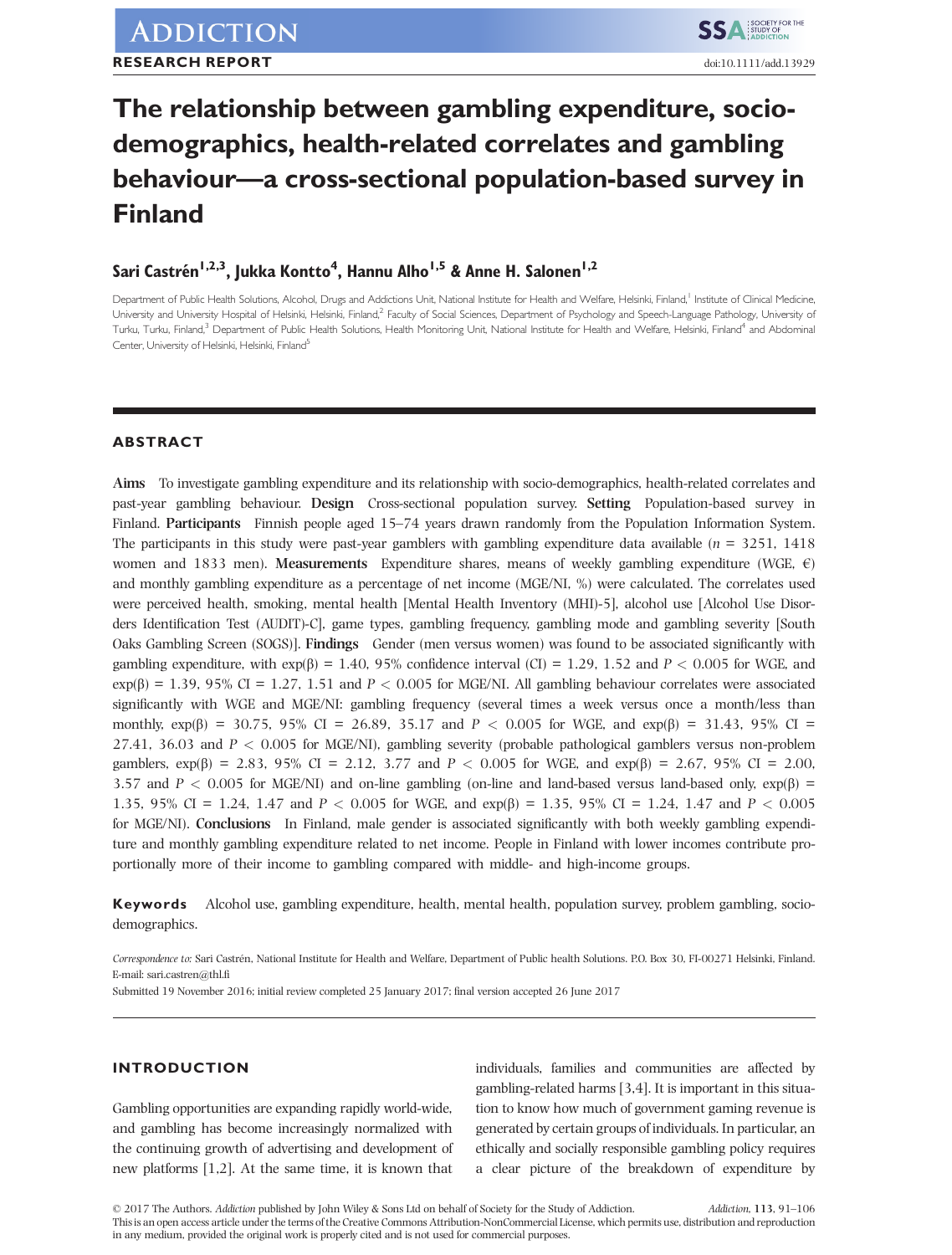individuals in different age groups, from different socioeconomic backgrounds and particularly by individuals with gambling problems. Expenditure is interchangeable with gaming revenue or the gaming operator's gross profit: it is the amount of money that players spend or lose. The theory of total consumption implies that gambling expenditure is associated positively with gambling-related harm, as pointed out in studies from Nordic countries [5,6] and elsewhere [7,8]. From this it is possible to draw the further inference that problem gambling is a public health issue [5,9].

Finland has one of the highest rates of gambling expenditure in the European Union (EU) [10]. Most of the gambling revenue generated in the country goes to good purposes: profits and tax revenue are channelled via public and private organizations to support the arts and sciences, youth work, health and wellbeing, social and veteran programmes as well as horse breeding and designated research projects.

In Finland, the prevalence of past-year problem gambling in 2015 was 3.3% while evaluated using the South Oaks Gambling Screen ( $S OGS \geq 3$ ). From 2011 to 2015, this rate showed a tendency to increase among women, and at the same time attitudes towards gambling became more permissive [11].

# Socio-demographics

On average, women spend less on gambling than do men [12,13]. Overall, it seems that gambling expenditure tends to increase with age [14,15], although it starts to drop after 44 years of age [16]. Furthermore, lower educational level, blue-collar status and unemployment are associated with a higher level of gambling participation and thus with higher gambling expenditure [14,17]. Giroux and colleagues [18] reported that problem gamblers have a lower annual income than non-problem gamblers. Conversely, being married or cohabiting seems to have a protective effect against high gambling expenditure [14]. Higher net incomes have been found to increase gambling expenditure [15,19], but it has also been shown that lower income receivers gamble more [17,20–22]. Among the sociodemographic factors reported to correlate with problem gambling are male gender, lower education, younger age, being single or divorced, being unemployed or laid off from work, sick leave, retirement on pension for health reasons and lower income [11,17,23–27]. Some of these undesirable societal outcomes may be linked to income inequality, which may put individuals at risk of problem gambling if they decide try to get ahead in society by gambling. This may spill over into excessive expenditure on gambling and cause even more anxiety and stress among poorer individuals which, in turn, may increase gambling as a relief or escape, as discussed by Bol and colleagues [22].

# Health-related factors

Comorbidities of problem gambling, such as mental illness and substance abuse, are common in both men and women [28,29]. There is a scarcity of research on the association between gambling expenditure and perceived health and comorbid problems. Problematic gambling behaviour is known to have an impact upon health determinants that contribute to negative health outcomes [3]. Furthermore, it is known that mental health and addiction problems and various associated harms tend to cluster in individuals who are already socio-economically vulnerable [30–32], thus contributing to an accumulation of social inequality. It is therefore important to investigate how different health-related factors are related to gambling expenditure.

# Gambling behaviour

A high frequency of gambling, gambling several different games and problem gambling are correlated with higher overall gambling expenditure [33–36]. Overall expenditure in on-line gambling is higher than expenditure in landbased gambling [37,38]. Women spend less on on-line gambling than men [13]. High gambling expenditure is associated clearly with problem gambling [26,34,39], as is high gambling frequency and increased experienced harms [24,40]. Many aspects of women's and men's gambling behaviour appear to differ considerably [41]. Two recently published Finnish register-based studies also indicate that on-line gambling expenditure differs significantly between Finnish men and women [42,43]. Edgren and colleagues [44] found that female on-line gambling may be related to higher relative expenditure and at-risk and problem gambling. It is possible that females experience a greater stigma attached to gambling than males [45,46]. There is as yet only limited research into gender-specific gambling expenditure and its correlates. Therefore, in this study we have chosen to analyse men and women separately [47–49].

Excessive gambling has many potentially serious adverse effects, including financial, relationship, emotional and psychological, health, work/study, cultural, criminal activity and life-course harms [3,9,50,51]. All these undesirable outcomes cause inequality in society. It is important, therefore, to create greater awareness of the associations of socio-demographic and socio-economic factors with excessive gambling. We hope that our analysis will contribute to these efforts and increase awareness among policymakers and gambling providers of gambling-related problems, and ultimately provide them with tools for more effective and better-targeted gambling-related harm minimization, prevention and intervention strategies.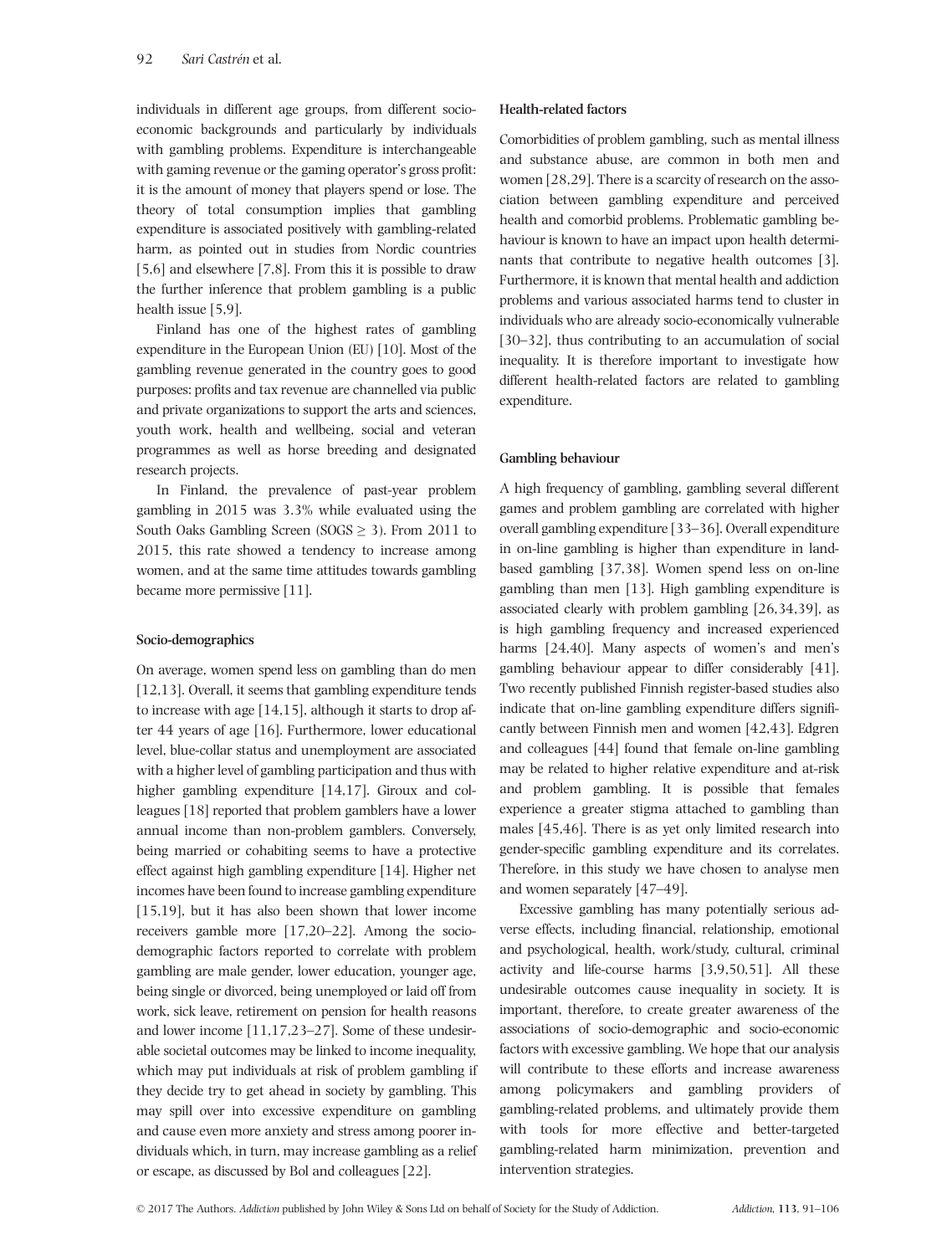Our study explores gambling expenditure among Finnish women and men. This study aims to examine (1) the socio-demographic correlates of gambling expenditure by gender; (2) the health correlates of gambling expenditure by gender; and (3) the gambling behaviour correlates of gambling expenditure by gender.

# METHODS

# Design and participants

The data were drawn from the nationally representative cross-sectional Finnish Gambling 2015 survey [4,11]. A total of 7400 Finns were selected randomly from the Population Information System. The inclusion criteria were: (1) age 15–74 years; (2) mother tongue Finnish or Swedish; and (3) residence in mainland Finland.

#### Data collection

The Finnish Gambling 2015 survey was designed by researchers from the National Institute for Health and Welfare. The data were collected by Statistics Finland between 3 March and 8 June 2015 by computer-assisted telephone interview [4,11]. Potential participants were informed that the survey concerned their 'opinions and attitudes towards gambling'. They received written information about the study, including the principles of confidentiality and voluntary participation. On average, each interview lasted 18 minutes.

In the gross sample, 103 people were non-eligible [2,9]. A total of 4515 interviews were conducted, giving a response rate of 62% of eligible participants ( $n = 7297$ ). Reasons for respondent attrition were established for 1594 people (22%): no telephone number ( $n = 1125$ ) and failure to contact respondent ( $n = 469$ ). Furthermore, 275 people were unwilling to respond to the interviewer's call, 896 declined to participate and 17 represented other net loss. The male response rate was somewhat higher than the female response rate in all age groups. Similarly, the older participants' response rate was higher than that from younger participants. People living in rural areas participated more actively than those living in urban and densely populated areas. In order to count as a past-year gambler ( $n = 3617$ ) and to be included into the study, respondents were to have gambled on at least one type of game during the past year.

# **Measures**

#### Gambling expenditure

Gambling expenditure (GE) was measured with only one question inquiring the overall expenditure: 'Roughly how much money do you spend on gambling in a typical week  $(\in)$ ?'. In cases where the respondent did not gamble weekly,

the interviewer was instructed to encourage the respondent to give an estimate of their spending when they did gamble. Net income (NI) was assessed with the question: 'What is your monthly income after tax (i.e. disposable income). Please take into account all your sources of income (e.g. wages or salary, property income, pension and other social benefits)'. Past-year weekly gambling expenditure (WGE), yearly gambling expenditure (YGE) and monthly gambling expenditure as a percentage of net income (MGE/NI) were derived based on past-year (including 365.25 days) gambling frequency (F), as follows: (1) WGE, if past-year gambling frequency was at least once a week, WGE = GE. If past-year gambling frequency was less than once a week,  $WGE = F \times GE/365.25 \times 7$ , where (a)  $F = 30$ , if past-year gambling frequency was two to three times a month, (b)  $F = 12$ , if past-year gambling frequency was once a month and (c)  $F = 6$ , if past-year gambling frequency was less than monthly; (2) YGE = WGE/  $7 \times 365.25$ ; and (3) MGE/NI =  $100 \times YGE/12 \times NI$ , when  $NI > 0$ .

The highest WGE in the data set  $(650000)$  was replaced by the second highest WGE ( $€1500$ ): it was more than 10 times the corresponding reported weekly net income and considered to be an outlier. Gambling expenditure was examined from three perspectives: expenditure share (in %), WGE (in  $\epsilon$ ) and MGE/NI (in %).

#### Socio-demographic variables

Socio-demographic variables including age, marital status and education were derived from the population register, while data on employment status and net income were obtained from the participants (Table 1).

# Health-related correlates

Perceived general health was assessed with the question: 'How is your general health at present?'. Five response options were recoded into three groups: (1) good or rather good, (2) average and (3) poor or rather poor (Table 2). Mental health was assessed using the five-item Mental Health Inventory [52]. MHI-5 measures nervousness, downheartedness and feeling sad, jollity, calmness and happiness using a Likert scale (range 1–6). Total MHI-5 scores were calculated by summing up the scores for each item. Total scores (range 4–30) were rescaled to 0–100, with a score of 52 or less indicating clinically significant mental health problems [53]. Cronbach's alpha for MHI-5 was 0.786. Loneliness was measured with the question: 'Do you feel lonely?', with five response options collapsed into two categories: (1) never or very rarely and (2) sometimes, often or all the time.

Smoking was determined with the question: 'Have you smoked cigarettes, a pipe or cigars during the past 12 months?'. The three response options were dichotomized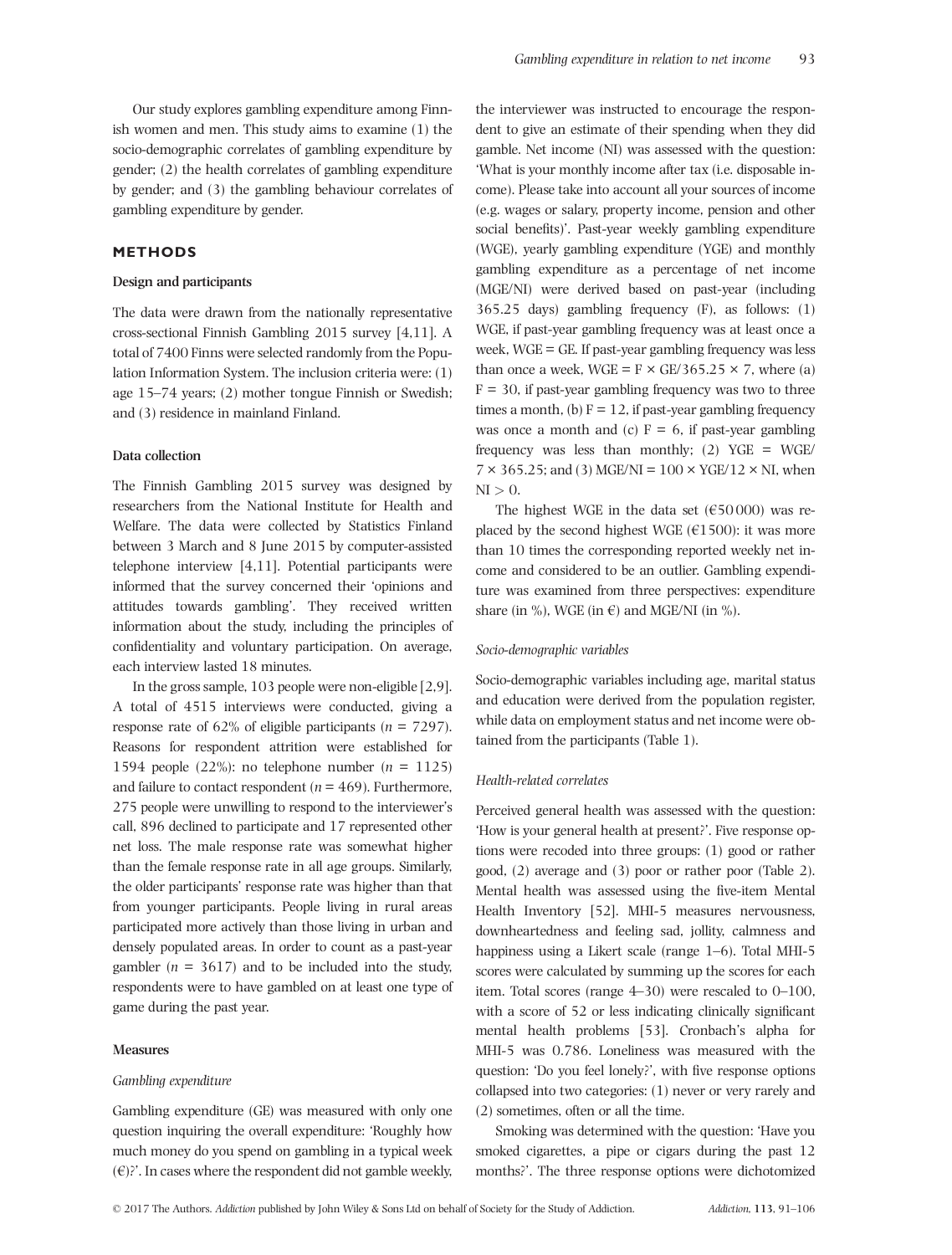| n<br>Age (years)                      |     |                             | Females                                                                   |                     |                   |      |                                     | <b>Males</b>           |                      |                       |
|---------------------------------------|-----|-----------------------------|---------------------------------------------------------------------------|---------------------|-------------------|------|-------------------------------------|------------------------|----------------------|-----------------------|
|                                       |     | $P_{\prime\theta}^{\theta}$ | $\odot$<br>Expenditure share                                              | Mean WGE (CI)       | Mean MGE/NI (CI)  | z    | $P\%$                               | Expenditure share (CI) | Mean WGE (CI)        | Mean MGE/NI (CI)      |
|                                       |     |                             |                                                                           |                     |                   |      |                                     |                        |                      |                       |
| $15 - 17$                             | 16  |                             | 0.3(0.2, 0.4)                                                             | 1.06 (0.48, 1.76)   | 0.98(0.27, 1.88)  | 33   |                                     | 0.3(0.3, 0.4)          | 2.29 (1.07, 4.16)    | 17.32 (4.63, 34.70)   |
| $18 - 24$                             |     | ٥                           | 4.4(2.9, 5.9)                                                             | 2.47(1.59, 3.65)    | 1.60(1.01, 2.47)  | 177  |                                     | 7.3(6.1, 8.8)          | 7.94 (5.77, 10.41)   | 5.54 (3.68, 7.68)     |
| $25 - 34$                             | 204 | 15                          | 7.5 (5.0, 10.1)                                                           | 2.60 (1.97, 3.35)   | 0.93(0.71, 1.17)  | 255  | 17                                  | 26.9 (22.3, 32.3)      | 19.88 (10.00, 34.58) | 4.41 (2.33, 7.27)     |
| $35 - 44$                             | 191 | 16                          | 12.1 (8.0, 16.3)                                                          | 4.14 (3.00, 5.38)   | 1.47(0.89, 2.29)  | 314  | $\overline{17}$                     | 12.5 (10.4, 15.0)      | 9.35 (7.03, 12.04)   | 1.95 (1.42, 2.53)     |
| $45 - 54$                             | 243 | 17                          | 12.6(8.3, 16.9)                                                           | 3.85 (3.23, 4.55)   | 1.01 (0.82, 1.24) | 344  | 18                                  | 16.1 (13.3, 19.3)      | 11.36 (9.17, 14.10)  | 2.53 (2.01, 3.20)     |
| 55-64                                 | 357 | 23                          | 43.8(28.9, 58.8)                                                          | 10.18 (4.76, 20.66) | 2.66 (1.42, 4.86) | 387  | 19                                  | 22.6 (18.7, 27.1)      | 14.77 (12.70, 17.01) | 3.44 (2.89, 4.10)     |
| $65 - 74$                             | 312 | 18                          | 19.3 (12.7, 25.9)                                                         | 5.84 (5.04, 6.72)   | 2.08 (1.71, 2.46) | 323  | 14                                  | 14.2 (11.8, 17.1)      | 12.59 (10.55, 15.01) | 3.07 (2.62, 3.59)     |
| Marital status                        |     |                             |                                                                           |                     |                   |      |                                     |                        |                      |                       |
| Single/not in a                       |     |                             |                                                                           |                     |                   |      |                                     |                        |                      |                       |
| registered relationship               | 434 | 35                          |                                                                           | 6.75(3.15, 15.05)   | 2.02 (1.15, 3.56) | 696  | 42                                  | 51.0 (42.2, 61.2)      | 15.57 (10.82, 21.23) | 4.88 (3.74, 6.31)     |
| Married                               | 703 | 47                          | $\begin{array}{c} 43.6 \ (28.8, 58.5) \\ 40.6 \ (26.8, 54.5) \end{array}$ | 4.58(4.07, 5.13)    | 1.55 (1.27, 1.89) | 934  | 48                                  | 38.0 (31.4, 45.5)      | 10.07(8.92, 11.41)   | 2.26 (1.91, 2.67)     |
| Separated/divorced                    | 198 | 13                          | 9.7(6.4, 13.0)                                                            | 3.94 (3.28, 4.67)   | 1.15 (0.94, 1.40) | 187  | $\circ$                             | 10.3 (8.6, 12.4)       | 14.02 (10.98, 17.42) | 3.33 (2.59, 4.26)     |
| Widow                                 | 83  | $\mathsf{L}\cap$            | 6.1(4.0, 8.2)                                                             | $6.56$ (4.22, 9.98) | 2.21 (1.30, 3.46) | 16   |                                     | 0.7(0.6, 0.8)          | 11.67 (6.81, 17.09)  | 5.05)<br>3.19 (1.65,  |
| Education                             |     |                             |                                                                           |                     |                   |      |                                     |                        |                      |                       |
| Master's or equivalent                | 160 | $\overline{12}$             | 4.0(2.6, 5.3)                                                             | 1.82(1.38, 2.34)    | 0.39(0.28, 0.50)  | 178  | $\Box$                              | $4.6$ $(3.8, 5.5)$     | 5.99 (3.25, 9.55)    | 1.04 (0.48, 1.93)     |
| Bachelor's or equivalent              | 253 | 19                          | 11.0 (7.3, 14.8)                                                          | 3.17 (2.57, 3.83)   | 0.84(0.65, 1.04)  | 206  | $\overline{12}$                     | 7.6(6.3, 9.2)          | 8.32 (5.93, 11.76)   | $1.79$ $(1.22, 2.54)$ |
| Short cycle tertiary education        | 263 | 18                          | 37.4 (24.7, 50.2)                                                         | 11.14 (4.36, 23.99) | 2.92 (1.24, 6.26) | 273  | 14                                  | 21.8 (18.0, 26.1)      | 19.42 (10.62, 34.61) | 3.02 (2.14, 4.21)     |
| Upper secondary                       | 86  | $\overline{\phantom{a}}$    | 3.1(2.1, 4.2)                                                             | 2.34 (1.45, 3.62)   | 1.06 (0.60, 1.77) | 158  | $\Box$                              | 10.9 (9.0, 13.1)       | 13.93 (7.38, 21.77)  | 3.92 (2.51, 5.55)     |
| Basic vocational qualification        | 425 | 30                          | 28.1 (18.5, 37.7)                                                         | 5.03 (4.39, 5.79)   | 1.71 (1.46, 1.99) | 679  | $\overline{\overline{\overline{}}}$ | 38.9 (32.2, 46.7)      | 13.52 (11.22, 16.46) | 4.09(2.98, 5.57)      |
| Up to lower secondary education       | 225 | 14                          | 16.0 (10.5, 21.4)                                                         | 5.90 (4.62, 7.37)   | 2.68 (2.04, 3.37) | 329  | $\overline{17}$                     | 14.9 (12.4, 17.9)      | 11.26 (9.40, 13.29)  | 4.84 (3.86, 6.14)     |
| $\circ$<br>Other or missing           |     | $\circ$                     | 0.4(0.3, 0.6)                                                             | 5.38 (2.00, 9.67)   | 1.46 (0.34, 3.56) | $10$ | $\overline{ }$                      | 1.2(1.0, 1.4)          | 29.21 (11.27, 50.84) | 3.25 (0.40, 6.76)     |
| Employment status                     |     |                             |                                                                           |                     |                   |      |                                     |                        |                      |                       |
| Working                               | 773 | 57                          | 64.4(42.5, 86.3)                                                          | 6.01 (3.75, 11.07)  | 1.52(0.97, 2.44)  | 1096 | $\mathcal{C}$                       | 63.5 (52.5, 76.1)      | 13.10 (10.26, 16.68) | 2.10 (1.84, 2.39)     |
| Unemployed or laid off                | 74  | $\mathsf{L}\cap$            | 5.7(3.8, 7.6)                                                             | 5.63 (3.49, 8.85)   | 2.57 (1.72, 3.75) | 117  |                                     | 10.6 (8.8, 12.8)       | 20.53 (10.23, 35.81) | 12.19 (6.47, 20.53)   |
| Retired based on age or service years | 362 | 21                          | 22.6 (14.9, 30.3)                                                         | 5.77 (5.05, 6.60)   | 2.00 (1.69, 2.33) | 385  | 18                                  | 16.7 (13.9, 20.1)      | 12.07 (10.25, 14.18) | 3.08 (2.65, 3.54)     |
| Student                               | 94  | $\infty$                    | 1.7(1.1, 2.3)                                                             | 1.14(0.85, 1.47)    | 1.22(0.61, 2.12)  | 142  | $\circ$                             | 4.2(3.5, 5.0)          | 5.95 (3.77, 8.64)    | 7.93 (4.94, 11.74)    |
| Retired based on illness.             |     |                             |                                                                           |                     |                   |      |                                     |                        |                      |                       |
| chronic illness                       | 56  | 4                           | 3.6(2.4, 4.8)                                                             | 5.23 (3.69, 6.84)   | 1.94 (1.32, 2.68) | 59   | $\sim$                              | 3.9(3.2, 4.6)          | 14.58 (10.17, 20.37) | 7.48)<br>5.45 (3.52,  |
| 53<br>Homemaker, carer                |     | 4                           | 1.8(1.2, 2.4)                                                             | 2.31 (1.41, 3.32)   | 1.91 (1.09, 2.83) |      | $\circ$ $\overline{ }$              | $0.0$ (NA)             | 1.20 (NA)            | $0.21$ (NA)           |
| $\circ$<br>Other or missing           |     | $\circ$                     | 0.2)<br>0.2(0.1,                                                          | 2.25 (1.17, 3.44)   | 0.92(0.40, 1.45)  | 25   |                                     | 1.1(0.9, 1.3)          | 9.36 (2.59, 18.95)   | 2.69 (0.92, 4.72)     |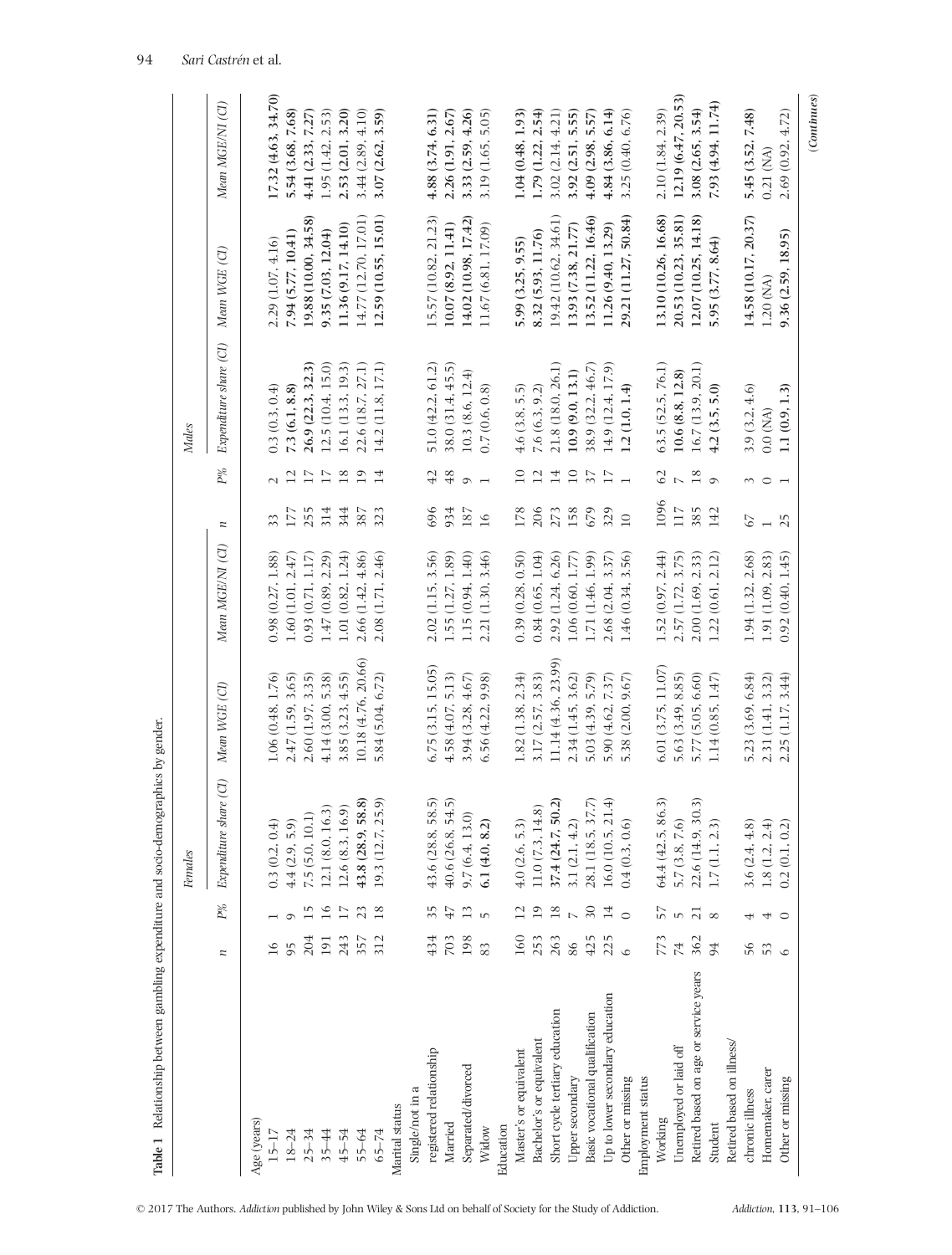|                     |               |                 | Females                                 |                    |                        |     |                 | <b>Males</b>                            |                      |                     |
|---------------------|---------------|-----------------|-----------------------------------------|--------------------|------------------------|-----|-----------------|-----------------------------------------|----------------------|---------------------|
|                     | z             |                 | P% Expenditure share (CI) Mean WGE (CI) |                    | Mean $MGE/NI$ (CI) $n$ |     |                 | P% Expenditure share (CI) Mean WGE (CI) |                      | Mean MGE/NI (CI)    |
| Net income          |               |                 |                                         |                    |                        |     |                 |                                         |                      |                     |
| $\oplus$            | 23            |                 | 0.5(0.3, 0.7)                           | 1.39(0.81, 2.04)   |                        | 58  |                 | 0.9(0.8, 1.1)                           | 3.34 (1.59, 6.13)    |                     |
| $\leq \epsilon$ 500 | 64            |                 | 1.8(1.2, 2.4)                           | 1.79 (1.22, 2.47)  | 3.38 (1.64, 6.04)      |     |                 | 3.1 (2.6, 3.8)                          | 7.86 (4.17, 12.36)   | 12,39 (7.66, 17.85) |
| €501-1000           | 202           | $\overline{4}$  | 12.0(7.9, 16.1)                         | 4.61 (3.71, 5.63)  | 2.35 (1.86, 2.87)      | 147 |                 | 7.5(6.2, 9.0)                           | 11.86 (7.74, 17.72)  | 7.09 (4.14, 11.63)  |
| $€1001 - 1500$      | 317           | $\overline{21}$ | 21.8 (14.4, 29.3)                       | 5.54 (4.57, 6.71)  | 1.84 (1.52, 2.21)      | 208 |                 | 10.1 (8.4, 12.1)                        | 12.24 (9.85, 14.69)  | 4.03 (3.26, 4.89)   |
| $€1501 - 2000$      | 411           | 29              | 26.9 (17.8, 36.1)                       | 4.95(4.04, 6.08)   | 1.19 (0.96, 1.48)      | 408 | 22              | 23.9 (19.8, 28.6)                       | 13.67 (10.34, 17.58) | 3.17(2.42, 4.02)    |
| €2001-2500          | 181           | $\frac{3}{2}$   | 26.5 (17.5, 35.6)                       | 10.82(2.48, 33.48) | 2.11 (0.47, 6.60)      | 334 | $\overline{19}$ | 18.1 (15.0, 21.7)                       | 12.40 (9.85, 15.57)  | 2.28 (1.81, 2.86)   |
| $>$ $62500$         | 142           | $\overline{10}$ | 6.8(4.5, 9.1)                           | 3.52 (2.56, 4.56)  | 0.49(0.36, 0.65)       | 487 | 26              | 29.3 (24.3, 35.1)                       | 14.23 (8.43, 23.49)  | 1.33 (1.04, 1.67)   |
| Missing             | $\frac{8}{2}$ |                 | 3.6(2.4, 4.8)                           | 3.63(2.61, 4.74)   |                        | 110 |                 | 7.1 (5.9, 8.5)                          | 15.86 (9.53, 22.57)  |                     |
|                     |               |                 |                                         |                    |                        |     |                 |                                         |                      |                     |

Table 1. (Continued)

(Continued)

in (1) daily smoking and (2) occasionally or not at all. Alcohol consumption was measured using a three-item version of the Alcohol Use Disorders Identification Test (AUDIT-C) [54]. The total AUDIT-C score was counted by summing the points (range 0–3) for each item and using the cut-off points to define risky drinking among males  $(≥ 6$  points) and females  $(≥ 5$  points) [55]. Cronbach's alpha for AUDIT-C was 0.607.

# Past-year gambling behaviour

Past-year gambling was defined using a list of 18 game types, including games offered by the Finnish gambling monopoly, gambling with friends, gambling on cruises to Sweden, Estonia and the Åland Islands and non-monopoly on-line gambling overseas. Frequency of gambling was classified as no gambling, less than monthly, once a month, two to three times a month, once a week, several times a week and daily. Gambling mode was a dichotomous variable (land-based only/on-line).

Gambling severity was measured using the South Oaks Gambling Screen (SOGS [56]). A recent problem was defined as one occurring within the past 12 months. Total SOGS scores (range 0–20) were categorized as follows: (1) non-gamblers,  $(2)$  SOGS = 0 (non-problem gamblers),  $(3)$  $SOGS = 1$ , (4)  $SOGS = 2$ , (5)  $SOGS = 3-4$  (problem gamblers) or  $SOGS \geq 5$  (probable pathological gamblers). Cronbach's alpha for SOGS was 0.857.

# Statistical analysis

Statistical analysis was performed for past-year gamblers based on the expenditure data available. Respondents providing no net income information or reporting zero euros were excluded from the MGE/NI analysis. The data were weighted based on gender, age and region of residence.

Ninety-five per cent confidence intervals (CI) of total gambling expenditures, expenditure shares, means and the differences of gender-specific estimates were calculated using an ordinary, non-parametric bootstrap with 1000 replicates using the percentile method [57]. A difference was considered statistically significant if the 95% CI did not contain the value 0.

Total gambling expenditures in Finland in 2015 was calculated using the information that weekly gambling expenditure was available for 84% of women and 94% of men. Otherwise it was assumed that the gambling expenditure was similar between those who reported weekly gambling expenditure and those who had no weekly gambling expenditure available.

Multiple log-linear regression was used to identify the association between gambling expenditure and the correlates. Two separate models were constructed with WGE and MGE/NI as response variables. All correlates were used as predictor variables in the models, except for loneliness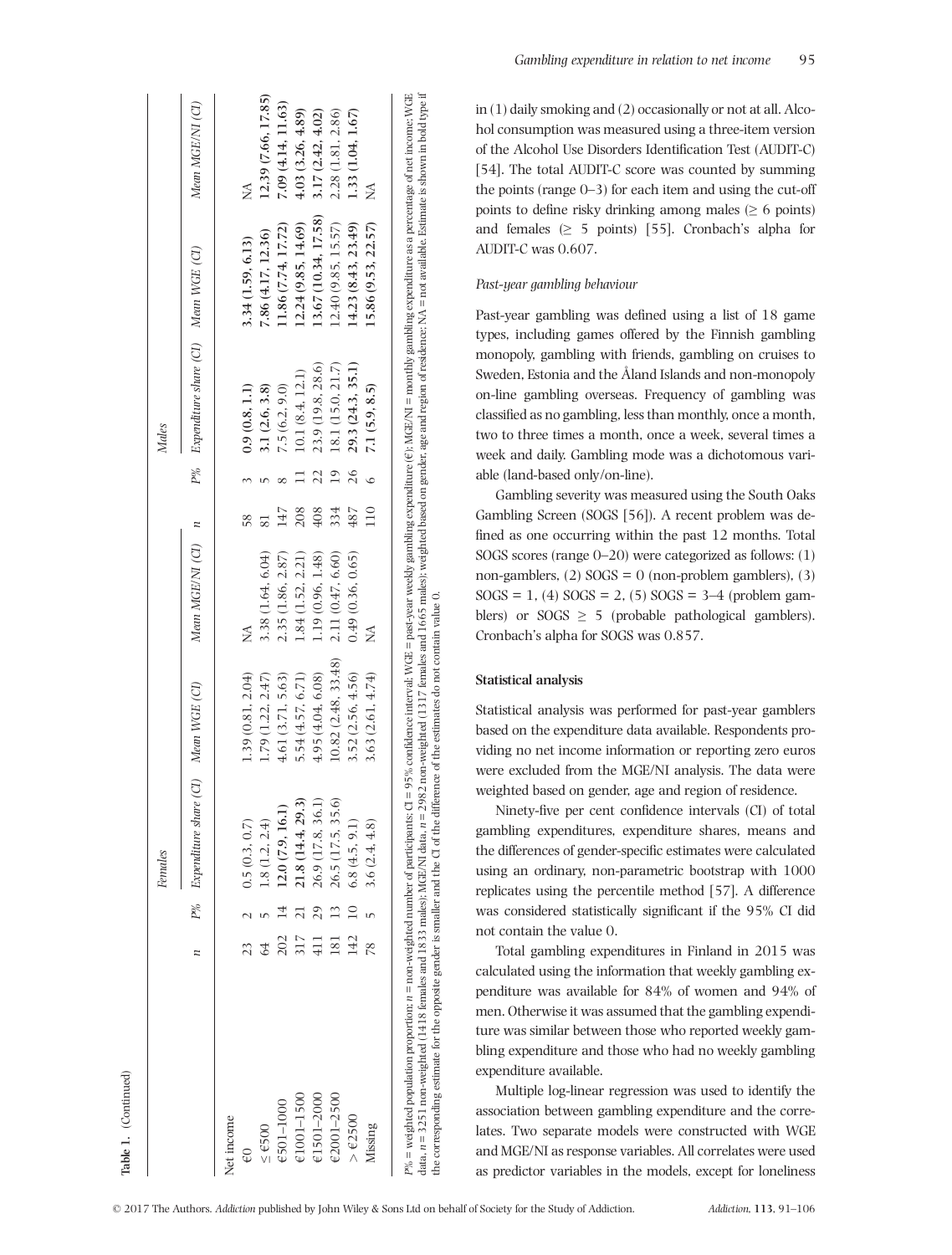|                                        |                |                | Fernales                     |                      |                    |                |                             | <b>Males</b>           |                      |                     |
|----------------------------------------|----------------|----------------|------------------------------|----------------------|--------------------|----------------|-----------------------------|------------------------|----------------------|---------------------|
|                                        | n              | $P^o\!\!o\!\!$ | $\odot$<br>Expenditure share | Mean WGE (CI)        | Mean MGE/NI (CI)   | n              | $P_{\prime\theta}^{\theta}$ | Expenditure Share (CI) | Mean WGE (CI)        | Mean MGE/NI (CI)    |
| Perceived general health               |                |                |                              |                      |                    |                |                             |                        |                      |                     |
| Good or rather good                    | 1184           | 85             | 61.5(40.5, 82.5)             | 3.87 (3.45, 4.29)    | 1.29 (1.11, 1.51)  | 1472           | 82                          | 78.5 (65.0, 94.1)      | 12.27 (9.92, 15.30)  | 3.00 (2.53, 3.51)   |
| Average                                | 187            |                | 33.5 (22.1, 44.9)            | 14.87 (5.24, 32.75)  | 4.10(1.85, 8.01)   | 278            | $^{14}$                     | 13.8 (11.4, 16.5)      | 12.30 (10.42, 14.41) | 3.64(2.89, 4.55)    |
| Poor or rather poor                    | 45             | $\sim$         | 5.0(3.3, 6.7)                | 8.98 (4.35, 16.11)   | 3.40 (1.62, 6.06)  | 76             | $\overline{ }$              | 6.7(5.5, 8.0)          | 22.63 (13.26, 36.30) | 11.28 (4.80, 21.95) |
| Missing                                | $\sim$         | $\circ$        | 0.1(0.1, 0.1)                | 3.89 (0.11, 8.00)    | 1.76 (NA)          | $\sim$         | $\circ$                     | 1.1(0.9, 1.3)          | 36.36 (14.91, 58.78) | 10.03 (NA)          |
| Loneliness                             |                |                |                              |                      |                    |                |                             |                        |                      |                     |
| Never, rarely                          | 1108           | 78             | 62.7(41.3, 84.1)             | 4.29(3.81, 4.78)     | 1.48 (1.27, 1.72)  | 1525           | 83                          | 82.8 (68.6, 99.3)      | 12.69 (10.31, 15.96) | 3.14 (2.72, 3.63)   |
| Sometimes, often, all the time         | 308            | 22             | 37.2 (24.5, 49.9)            | 9.13 (3.73, 19.33)   | 2.48 (1.24, 4.70)  | 300            | $\overline{16}$             | 16.2(13.4, 19.4)       | 12.65 (9.59, 16.28)  | 4.80(2.91, 7.62)    |
| Missing                                | $\sim$         | $\circ$        | 0.1(0.1, 0.2)                | 3.44 (0.69, 6.00)    | 0.17(MA)           |                | $\circ$                     | 1.0(0.8, 1.2)          | 29.32 (9.93, 55.61)  | $\lessgtr$          |
| Perceived mental health <sup>a</sup>   |                |                |                              |                      |                    |                |                             |                        |                      |                     |
| No problems                            | 1376           | 57             | 78.1 (51.5, 104.8)           | 4.30 (3.86, 4.78)    | 1.47 (1.28, 1.70)  | 1760           | 96                          | 95.1 (78.7, 114.0)     | 12.62 (10.53, 15.46) | 3.30 (2.82, 3.90)   |
| Problems                               | 35             | $\infty$       | 21.7 (14.3, 29.1)            | 46.29 (3.43, 135.90) | 9.75 (1.19, 27.25) | $50\,$         |                             | 3.3(2.7, 4.0)          | 15.05 (8.22, 23.38)  | 7.17 (3.37, 12.18)  |
| Missing                                | $\overline{a}$ |                | 0.3(0.2, 0.3)                | 2.64 (0.85, 4.50)    | 0.35(0.13, 0.66)   | 23             | $\overline{ }$              | 1.6(1.3, 1.9)          | 18.33 (9.23, 29.59)  | 3.91 (1.78, 6.53)   |
| Risky alcohol consumption <sup>b</sup> |                |                |                              |                      |                    |                |                             |                        |                      |                     |
| $\mathcal{S}^{\circ}$                  | 1239           | 86             | 68.2 (45.0, 91.5)            | 4.23(3.82, 4.69)     | 1.45 (1.27, 1.66)  | 1282           | 69                          | 66.0 (54.7, 79.2)      | 12.26 (9.46, 16.21)  | 3.03 (2.42, 3.89)   |
| Yes                                    | 178            | 14             | 31.6 (20.9, 42.4)            | 12.30 (3.92, 28.45)  | 3.19 (1.18, 7.66)  | 540            | 31                          | 32.9 (27.3, 39.5)      | 13.64 (11.53, 16.02) | 4.29(3.43, 5.16)    |
| Missing                                |                | $\circ$        | $0.1$ (NA)                   | 6.00 (NA)            | Z                  | $\Box$         | $\overline{ }$              | 1.0(0.9, 1.2)          | 23.33 (7.71, 41.69)  | ≸                   |
| Daily smoking                          |                |                |                              |                      |                    |                |                             |                        |                      |                     |
| $\frac{1}{2}$                          | 1181           | 83             | 61.9(40.8, 83.0)             | 3.98 (3.50, 4.49)    | 1.33 (1.13, 1.56)  | 1411           | 77                          | 69.3(57.4, 83.1)       | 11.52 (9.07, 15.01)  | 2.82 (2.36, 3.36)   |
| Yes                                    | 236            | 17             | 38.0 (25.1, 51.0)            | 11.97 (5.31, 24.56)  | 3.40 (1.82, 6.32)  | 415            | 23                          | 29.7 (24.6, 35.6)      | 16.52 (13.42, 19.97) | 5.43 (3.91, 7.55)   |
| Missing                                |                | $\circ$        | $0.1$ (NA)                   | $6.0$ (NA)           | ≸                  | $\overline{a}$ | $\circ$                     | 1.0(0.8, 1.2)          | 34.73 (13.45, 61.20  | Ñ                   |
| Past-year gambling frequency           |                |                |                              |                      |                    |                |                             |                        |                      |                     |
| Once a month / less than monthly       | 620            | 46             | 5.2(3.4, 7.0)                | 0.61(0.54, 0.68)     | 0.22(0.19, 0.27)   | 504            | 28                          | 2.0(1.7, 2.4)          | 0.91(0.79, 1.02)     | 0.27(0.22, 0.35)    |
| $2\text{--}3$ times a month            | 190            | 14             | 8.1 (5.3, 10.9)              | 3.19 (2.68, 3.79)    | 1.01 (0.83, 1.22)  | 334            | 19                          | 5.5(4.6, 6.6)          | 3.67(3.35, 4.00)     | 1.00(0.87, 1.15)    |
| Once a week                            | 487            | 33             | 42.1 (27.8, 56.5)            | 6.91 (6.36, 7.49)    | 2.33 (1.98, 2.79)  | 699            | $\overline{37}$             | 36.4 (30.2, 43.7)      | 12.57 (11.36, 14.02) | 3.62(2.98, 4.34)    |
| Several times a week                   | 121            | $\infty$       | 44.6 (29.4, 59.8)            | 29.35 (13.96, 56.93) | 8.33 (4.78, 14.80) | 296            | 16                          | 56.1 (46.4, 67.2)      | 45.51 (33.74, 61.61) | 11.27 (8.85, 14.36) |
| Game types gambled, past year          |                |                |                              |                      |                    |                |                             |                        |                      |                     |
| 1 game type                            | 413            | 28             | 12.1 (8.0, 16.2)             | 2.29 (1.96, 2.66)    | 0.71(0.60, 0.83)   | 441            | 23                          | 10.3(8.5, 12.4)        | 5.80 (4.26, 8.29)    | 2.04 (1.03, 3.85)   |
| $2\ \mathrm{game}$ types               | 473            | 33             | 20.8 (13.7, 28.0)            | 3.39 (2.97, 3.86)    | 1.23 (0.94, 1.63)  | 384            | 20                          | 9.3 (7.7, 11.1)        | 5.77 (5.00, 6.74)    | 2.09(1.30, 3.27)    |
| 3 game types                           | 260            | 19             | 16.3 (10.7, 21.8)            | 4.68 (3.87, 5.60)    | 1.45 (1.15, 1.80)  | 324            | $\overline{17}$             | 13.7(11.3, 16.4)       | 10.00 (8.05, 12.28)  | 2.87(2.28, 3.57)    |
| $4-5$ game types                       | 218            | 16             | 39.8 (26.3, 53.4)            | 13.12 (5.67, 29.87)  | 3.68 (1.89, 7.24)  | 410            | 23                          | 24.5 (20.3, 29.4)      | 13.62 (11.69, 15.60) | 3.59 (2.95, 4.37)   |
| 6 game types<br>$\wedge$ l             | 54             | 4              | 11.0 (7.3, 14.8)             | 14.11 (9.43, 20.50)  | 4.89 (3.36, 6.63)  | 274            | 16                          | 42.2 (34.9, 50.6)      | 32.69 (21.74, 49.19) | 7.15 (5.55, 9.00)   |
|                                        |                |                |                              |                      |                    |                |                             |                        |                      | (Continues)         |

Table 2 Relationship between gambling expenditure and health-related correlates and gambling behaviours by gender. Table 2 Relationship between gambling expenditure and health-related correlates and gambling behaviours by gender.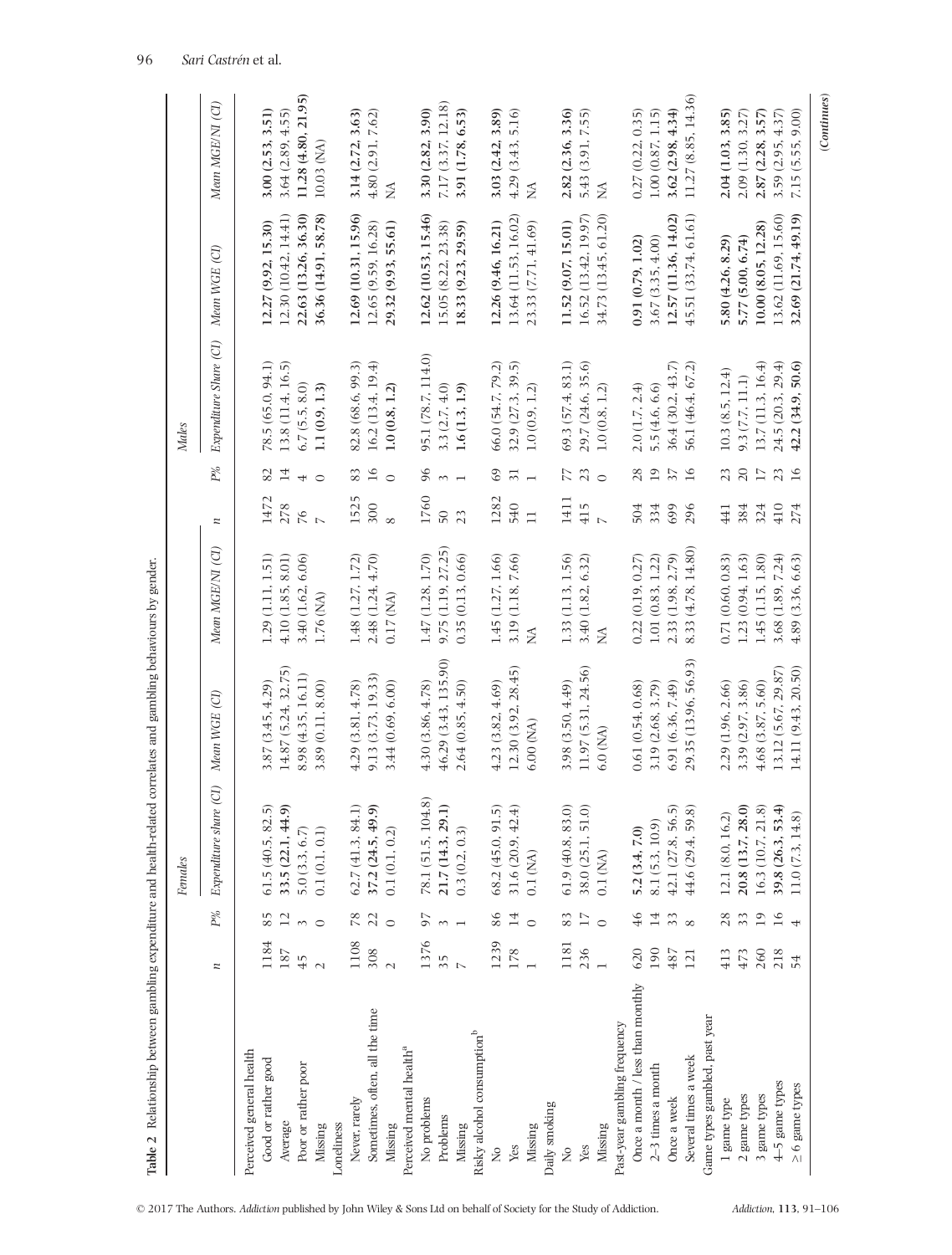|                             |                 |                | Females                                 |                      |                     |              |                 | Nales                                   |                                          |                     |
|-----------------------------|-----------------|----------------|-----------------------------------------|----------------------|---------------------|--------------|-----------------|-----------------------------------------|------------------------------------------|---------------------|
|                             | z               |                | P% Expenditure share (CI) Mean WGE (CI) |                      | Mean MGE/NI (CI)    | $\mathbf{z}$ |                 | P% Expenditure Share (CI) Mean WGE (CI) |                                          | Mean MGE/NI (CI)    |
| Gambling mode, past year    |                 |                |                                         |                      |                     |              |                 |                                         |                                          |                     |
| Land-based only             |                 |                | $1066$ 74 67.2 (44.3, 90.1)             | 4.85 (3.20, 7.91)    | 1.50 (1.05, 2.20)   |              |                 | $1181$ 63 42.3 (35.0, 50.7)             | 8.62 (7.59, 9.68)                        | 2.48 (2.12, 2.95)   |
| On-line and land-based      | 352             | 26             | 32.8 (21.6, 44.0)                       | 6.72(5.48, 8.11)     | 2.22(1.81, 2.70)    | 652          | 37 <sup>7</sup> | 57.7 (47.8, 69.2)                       | 19.67 (14.65, 26.48)                     | 4.90 (3.77, 6.25)   |
| Past-year gambling severity |                 |                |                                         |                      |                     |              |                 |                                         |                                          |                     |
| $30GS = 0$                  | 1142            |                | 80 51.2 (33.8, 68.7)                    | 3.43 (3.12, 3.77)    | 1.19 (1.03, 1.40)   | 1345         |                 | $72$ 44.8 (37.1, 53.7)                  | 7.91 (6.95, 9.13)                        | 2.06 (1.80, 2.37)   |
| $SOGS = 1$                  | 167             | $\frac{12}{1}$ | 13.6 (8.9, 18.2)                        | 5.99 (4.58, 7.71)    | 1.89 (1.45, 2.44)   | 312          | $\frac{8}{18}$  | 26.5 (21.9, 31.8)                       | 19.04 (11.54, 33.16)                     | 3.78 (2.98, 4.63)   |
| $SOGS = 2$                  | $\overline{62}$ |                | 6.8(4.5, 9.1)                           | 7.59 (4.96, 10.51)   | 2.73 (1.68, 3.99)   | 86           |                 | 8.0 (6.6, 9.6)                          | 20.70 (15.04, 26.64)                     | 9.50 (5.20, 14.99)  |
| $SOGS = 3-4$                |                 |                | 5.4(3.5, 7.2)                           | 15.00 (6.48, 27.73)  | 4.52(2.16, 8.01)    | 56           |                 | 11.6 (9.6, 13.8)                        | 46.22 (24.84, 76.71) 15.53 (6.16, 30.38) |                     |
| $SOGS \geq 5$               |                 |                | 23.1 (15.3, 31.0)                       | 82.40 (8.18, 234.38) | 19.56 (3.21, 51.32) |              |                 | 9.2(7.6, 11.0)                          | 61.06 (40.82, 85.02)                     | 15.91 (9.91, 23.37) |
| Missing                     |                 | Ź              | Ź                                       |                      |                     |              |                 | $0.0$ (NA)                              | 1.15 (NA)                                | $0.95$ (NA)         |

P% = weighted population proportion: n = non-weighted number of participants; CI = 95% confidence interval; WGE = past-year weekly gambling expenditure (6); MGE/NI = monthly gambling expenditure as a percentage of net inc 5 = Mental Health Inventory, scaled 0-100, clinically significant problem ≤52; <sup>b</sup>Alcohol Use Disorders Identification Test (AUDIT-C), score for risk consumption ≥ 5 among fernales and ≥ 6 among males; WGE data, n = 3251 n (1418 females and 1833 males); MGE/NI data,  $n = 2982$  non-weighted (1317 females and 1665 males); weighted based on gender, age and region of residence; SOGS = South Oaks Gambling Screen; NA = not available. Estimate is sh bold type if the corresponding estimate for the opposite gender is smaller and the CI of the difference of the estimates do not contain value 0.

Table 2. (Continued)

Table 2. (Continued)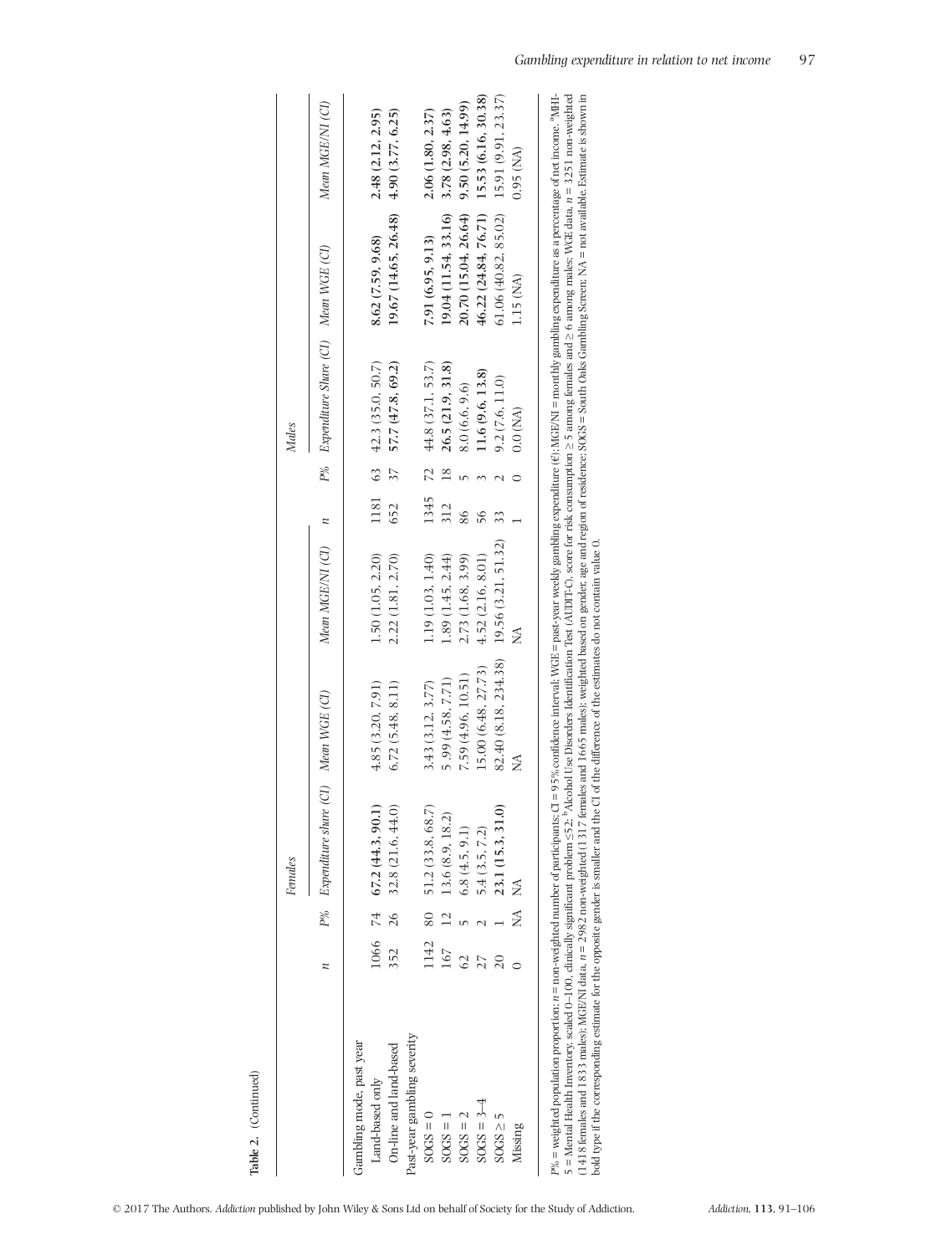and past-year game types gambled, which were removed from the models to avoid multi-collinearity. All respondents with at least one correlate subcategory of 'missing' or 'other' were removed from the model. Exponentiations of beta coefficients  $[exp(\beta)]$ , along with 95% CIs for each correlate subcategory, were reported, and  $exp(β)$  was interpreted as a percentage difference between the mean of a subcategory and the mean of a reference category. P-values less than 0.05 were considered statistically significant. The likelihood ratio test was used to assess effect modifications between gender and the correlates. All analyses were performed using R [58], and bootstrapping was conducted using the package 'boot'[59].

# RESULTS

Our sample comprised 1418 female and 1833 male gamblers with gambling expenditure available ( $n = 3251$ ) aged 15–74 years. The mean age of women was 47.56 years, 95% CI =  $46.70$ , 48.41 and the mean age of men was 45.10 years, 95% CI = 44.35, 45.81. Women's monthly net income (mean =  $\text{\textsterling}1697, 95\%$  CI = 1646, 1751) was lower than men's (mean =  $\epsilon$ 2219, 95% CI = 2120, 2324), representing a difference of 30.7%.

## Gambling expenditure

Our estimate of total gambling expenditure in Finland in 2015 for women was  $\epsilon$ 394 million, CI = 293, 565, and for men  $\epsilon$ 1062 million, CI = 891, 1285, totalling  $\epsilon$ 1456 million,  $CI = 1245, 1733$ . Women reported lower weekly gambling expenditure (mean =  $\epsilon$ 5.34, 95% CI = 3.99, 7.63) than men (mean =  $\text{\textsterling}12.75$ , CI = 10.75, 15.68). On average, women spent 1.69%, 95% CI = 1.33, 2.34 and men 3.42%, 95% CI = 2.90, 3.98 of their net income on gambling. The mean annual spending for women was €278.70, 95% CI = 208.89, 397.65, and for men  $€665.37$ , CI = 558.61, 803.11).

# Socio-demographics

Women aged 55–74 years accounted for 63.1% of women's total WGE. The corresponding figure for men aged 55–74 years was 36.8% (Table 1). Women aged 25–34 years accounted for 7.5% of women's total WGE, while the corresponding figure for men was 26.9%. Mean WGE was significantly higher among men than women in all but two age groups, i.e. 15–17 and 55–64 years. Furthermore, women aged 55–74 years had a higher mean MGE/NI than other female age groups. Among men, the highest mean MGE/NI was found for the age group 15–34 years.

Widowed women accounted for 6.1% of women's total WGE, while widowed men accounted for 0.7% of men's

total WGE. Mean WGE was significantly higher among married and divorced/separated men than women with the same marital status, and men also had a significantly higher mean MGE/NI than women in all subgroups except for widows/widowers.

Women with short cycle tertiary education accounted for 37.4% of women's total WGE, while the corresponding proportion for men was 21.8%. Men had a significantly higher mean WGE and mean MGE/NI than women in all groups, except for short cycle tertiary education.

Unemployed or laid-off men and male students accounted for significantly larger proportions of men's total WGE than the corresponding employment status groups of women. Mean WGE and mean MGE/NI were significantly higher among men than women in all but one group, i.e. for mean MGE/NI among employed respondents.

Women earning more than  $E$ 2500/month accounted for 6.8% of women's total WGE. The corresponding figure for men was 29.3%. Furthermore, mean WGE was significantly higher among men than women in all but one income group, i.e.  $\epsilon$ 2001–2500/month. However, mean MGE/NI was highest in the two lowest net income categories among both men and women.

#### Health-related factors

Women with average perceived health accounted for a significantly larger proportion of women's total WGE than the corresponding proportion among men (Table 2). Also, men had a significantly higher mean MGE and mean MGE/NI than women in the groups reporting good or rather good and poor or rather poor perceived general health; 21.7% of women's total WGE came from gamblers with mental health problems and 37.2% from gamblers who considered themselves lonely at least sometimes. The corresponding figures for men were 3.3 and 16.2%. Mean WGE and mean MGE/NI were significantly higher among men than women with no mental health problems, who reported no experiences of loneliness, who did not have risky alcohol consumption and who did not smoke daily.

#### Past-year gambling behaviour

Mean WGE was significantly higher among men gambling once a month or less and men gambling once a week compared with women with the same gambling frequencies. By type of gambling, women who gambled four to five different types of games accounted for the largest proportion (39.8%) of women's total WGE. Among men, those who gambled more than five games accounted for the largest proportion (42.2%) of men's total WGE. Furthermore, mean WGE was significantly higher among men who gambled one to three or more than five game types than among women with similar gambling patterns. Again, mean WGE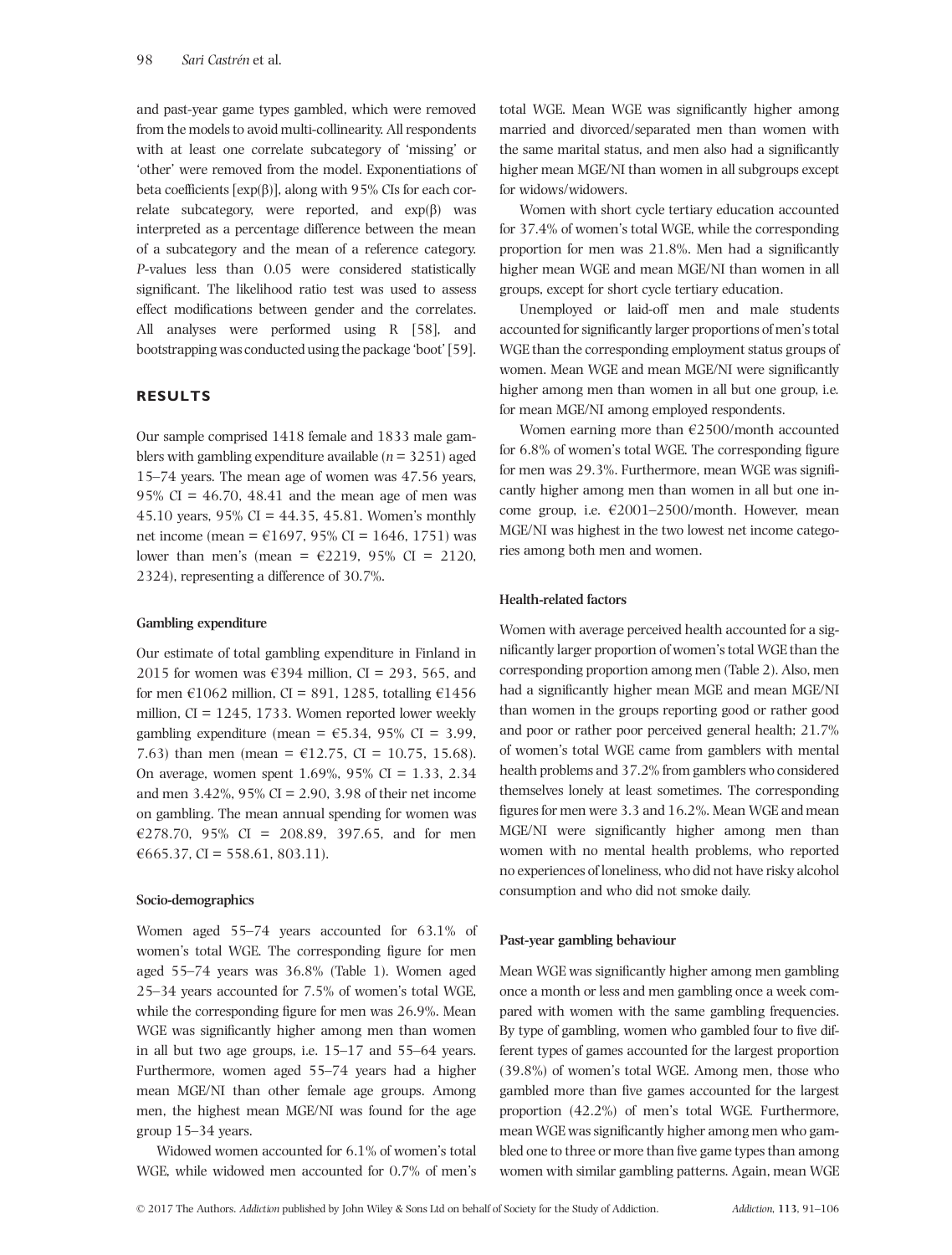and mean MGE/NI were significantly higher among men than women in both gambling mode groups, i.e. landbased only and on-line and land-based. Women who only gambled land-based accounted for 67.2% of women's total WGE, while men who gambled on-line and land-based accounted for 57.7% of men's total WGE.

Women who were probable pathological gamblers (PGs; i.e. SOGS  $\geq$  5 points) accounted for 23.1% of women's total WGE, while male PGs accounted for 9.2%. Men scoring one SOGS point and men identified as problem gamblers (i.e. SOGS 3–4 points) accounted for a significantly larger share of men's total WGE than women with the same status. Nevertheless, mean WGE and mean MGE/NI were significantly higher among men than women at all levels of gambling severity, excluding probable pathological gamblers.

#### Multiple log-linear regression

Socio-demographic correlates associated significantly with WGE were gender (male versus female), age (45–74 years versus 18–24 years), marital status (single versus married), education (all education categories versus master's or equivalent), employment status (student versus working) and net income ( $> \text{\textsterling}2500/\text{month}$  versus  $\leq \text{\textsterling}500/\text{month}$ ) (Table 3). Perceived general health (poor or rather poor versus good or rather good), risky alcohol consumption and daily smoking were significant health-related correlates, while all correlates measuring gambling behaviour were also associated significantly with WGE. The combined effect of socio-economic status, health-related correlates and gambling behaviour explained 69% of the variation in WGE. The likelihood ratio test showed significant interactions between gender and employment status, net income, gambling frequency and gambling severity.

In the MGE/NI model, gender (male versus female), age (15–17 and 55–74 years versus 18–24 years), marital status (single versus married), education (all education categories versus master's or equivalent) and net income (all net income categories versus ≤ €500/month) were associated significantly with MGE/NI (Table 3). Health-related correlates perceived general health (poor or rather poor versus good or rather good), risky alcohol consumption and daily smoking as well as all gambling behaviour correlates were also significant correlates in the MGE/NI model. The combined effect of all correlates in the model explained 71% of the variation in MGE/NI. There were no significant interactions between gender and the correlates.

# **DISCUSSION**

In 2015 men in Finland spent more on gambling than women. This finding is consistent with earlier results [12,13,26]. Women aged 55–74 years accounted for 63.1% women's total WGE. The corresponding share for men was approximately one-third. Men aged 25–34 accounted for one-quarter of men's total WGE, compared with just 7.5% among women in this age bracket.

Overall, women's gambling and at-risk and problem gambling ( $SOGS \geq 1$ ) have increased in Finland between 2011 and 2015 [11]. It is possible that women's on-line gambling is related to higher relative expenditure [44]. There is no evidence of an increase in women's gambling in the other Nordic countries [46,60–62]. Internationally, there is some evidence of a feminization of gambling: more women are gambling and showing an interest in on-line gambling [43] developing gambling problems and seeking help for gambling-related problems than before [41]. In the Finnish context, the reasons for this particular fashion may lie in women's increasingly lenient attitudes towards gambling in certain age groups [63] and in the launch of on-line games tailored specifically to females.

In our data set, problem and pathological gamblers accounted for 28.5% of women's total gambling expenditure. The corresponding proportion for men was 20.8%. These figures are in line with previous findings [31,32,64]. From a public health viewpoint it is important that we continue to monitor trends in gambling prevalence, particularly with a view to identifying gender-specific harms. Gambling expenditure is significant factor in moderate-risk and problem gambling [36]. Problem and pathological gamblers spend more money than they intend to, lose control over their gambling and take out loans to continue gambling despite the negative consequences [65], and often find themselves in a vicious circle of chasing losses [66–69].

In our model, all gambling behaviours were associated significantly with MGE/NI, which again supports previous findings on gambling expenditure [4,24,33–35,40,70,71]. On-line gambling accounted for almost 60% of men's and for one-third of women's total WGE. It is possible that men's higher spending on gambling is explained by the larger amount they spend on-line. The use of digital money (e.g. credit cards, electronic bank transfers and e-wallets) seems to encourage intensified gambling behaviour and to lead to greater losses, predominantly in the case of problem gamblers, as gamblers seem to feel that they are not spending 'real' money [38]. Men continue to outnumber women in on-line gambling, which is associated furthermore with a higher income [72]. Both non-strategic games (slot machines, bingo, scratch cards) and strategic forms of gambling (blackjack, cards, sports betting, race wagering) are available on-line [11,73,74]. As men tend to prefer strategic games, which are often available 24/7 [75,76], they also spend more money on-line than women.

Significant socio-demographic correlates of MGE/NI among men were aged lower than 18 years and more than 55 years, single marital status, net monthly income of more than  $€500$  and lower than master's education.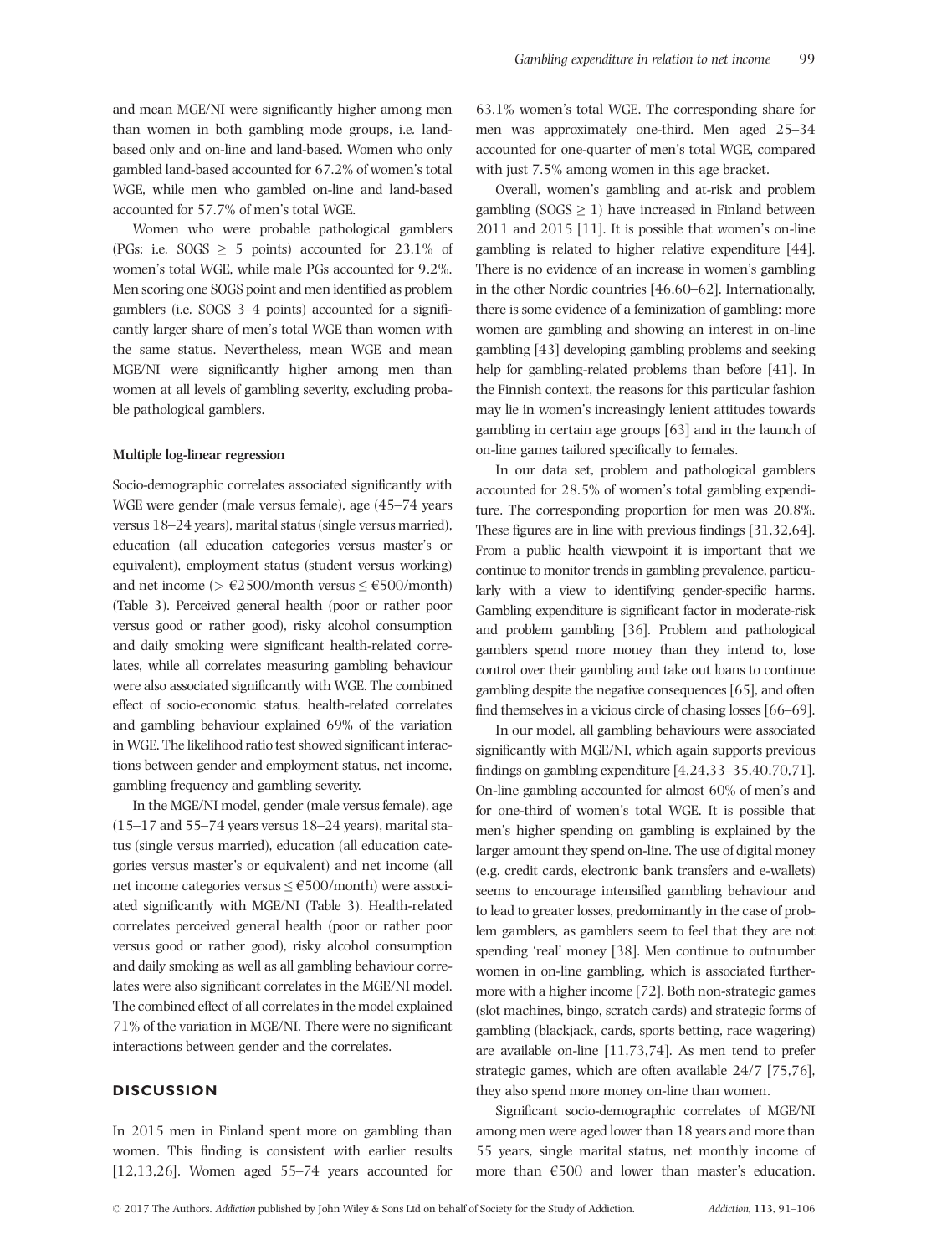|  |  | Table 3 Combined effect of gambling expenditure and the correlates. |  |
|--|--|---------------------------------------------------------------------|--|
|  |  |                                                                     |  |

|                                          | WGE              |                   |         | <i>MGE/NI</i>    |                   |         |
|------------------------------------------|------------------|-------------------|---------|------------------|-------------------|---------|
|                                          | $\boldsymbol{n}$ | $exp(\beta)$ (CI) | P-value | $\boldsymbol{n}$ | $exp(\beta)$ (CI) | P-value |
| Gender                                   |                  |                   |         |                  |                   |         |
| Female                                   | 1323             | $^\dagger$        |         | 1301             | t                 |         |
| Male                                     | 1690             | 1.40(1.29, 1.52)  | < 0.005 | 1636             | 1.39(1.27, 1.51)  | < 0.005 |
| Age (years)                              |                  |                   |         |                  |                   |         |
| $15 - 17$                                | 45               | 0.90(0.63, 1.29)  | 0.58    | 13               | 1.98(1.12, 3.49)  | 0.02    |
| $18 - 24$                                | 248              | Ť                 |         | 211              | t                 |         |
| $25 - 34$                                | 447              | 1.06(0.90, 1.26)  | 0.47    | 445              | 1.01(0.85, 1.20)  | 0.90    |
| 35-44                                    | 483              | 1.18(0.98, 1.42)  | 0.08    | 483              | 1.12(0.92, 1.35)  | 0.25    |
| $45 - 54$                                | 544              | 1.25(1.03, 1.50)  | 0.02    | 541              | 1.13(0.93, 1.37)  | 0.21    |
| $55 - 64$                                | 677              | 1.39(1.14, 1.68)  | < 0.005 | 676              | 1.25(1.02, 1.52)  | 0.03    |
| $65 - 74$                                | 569              | 1.53(1.18, 1.99)  | < 0.005 | 568              | 1.35(1.04, 1.77)  | 0.03    |
| Marital status                           |                  |                   |         |                  |                   |         |
| Married                                  | 1514             | $^\dagger$        |         | 1510             | $^\dagger$        |         |
| Single/not in a registered relationship  | 1057             | 1.11(1.01, 1.22)  | 0.04    | 986              | 1.11(1.01, 1.23)  | 0.03    |
| Separated/divorced                       | 352              | 0.98(0.86, 1.11)  | 0.75    | 351              | 0.97(0.86, 1.11)  | 0.69    |
| Widow                                    | 90               | 0.95(0.75, 1.21)  | 0.69    | 90               | 0.94(0.73, 1.20)  | 0.60    |
| Education                                |                  |                   |         |                  |                   |         |
| Master's or equivalent                   | 320              | $^\dagger$        |         | 320              | t                 |         |
| Bachelor's or equivalent                 | 442              | 1.37(1.18, 1.59)  | < 0.005 | 440              | 1.44(1.24, 1.68)  | < 0.005 |
| Short cycle tertiary education           | 500              | 1.41(1.21, 1.64)  | < 0.005 | 499              | 1.46(1.26, 1.71)  | < 0.005 |
| Upper secondary                          | 226              | 1.41(1.17, 1.71)  | < 0.005 | 213              | 1.40(1.16, 1.70)  | < 0.005 |
| Basic vocational qualification           | 1030             | 1.52(1.31, 1.75)  | < 0.005 | 1022             | 1.61(1.40, 1.86)  | < 0.005 |
| Up to lower secondary education          | 495              | 1.43(1.21, 1.70)  | < 0.005 | 443              | 1.55(1.30, 1.84)  | < 0.005 |
| Employment status                        |                  |                   |         |                  |                   |         |
| Working                                  | 1765             | $^\dagger$        |         | 1762             | $\dagger$         |         |
| Unemployed or laid off                   | 180              | 0.94(0.79, 1.13)  | 0.54    | 171              | 1.03(0.85, 1.24)  | 0.75    |
| Retired based on age or service years    | 669              | 0.99(0.82, 1.19)  | 0.92    | 668              | 1.06(0.88, 1.28)  | 0.56    |
| Student                                  | 227              | 0.74(0.60, 0.91)  | < 0.005 | 165              | 0.87(0.70, 1.09)  | 0.22    |
| Retired based on illness/chronic illness | 118              | 0.94(0.75, 1.17)  | 0.57    | 118              | 1.01(0.81, 1.27)  | 0.91    |
| Homemaker, carer                         | 54               | 1.03(0.77, 1.38)  | 0.85    | 53               | 1.07(0.79, 1.43)  | 0.67    |
| Net income                               |                  |                   |         |                  |                   |         |
| $\epsilon$ 0                             | 76               | 1.20(0.89, 1.61)  | 0.24    | $\boldsymbol{0}$ | NA                | NA      |
| ≤ €500                                   | 139              | $\dagger$         |         | 139              | Ť                 |         |
| €501-1000                                | 338              | 1.16(0.93, 1.44)  | 0.18    | 338              | 0.46(0.37, 0.57)  | < 0.005 |
| $€1001 - 1500$                           | 514              | 1.06(0.84, 1.33)  | 0.63    | 514              | 0.27(0.21, 0.34)  | < 0.005 |
| $€1501 - 2000$                           | 812              | 1.17(0.92, 1.48)  | 0.20    | 812              | 0.22(0.18, 0.29)  | < 0.005 |
| €2001-2500                               | 512              | 1.24(0.96, 1.59)  | 0.09    | 512              | 0.19(0.15, 0.24)  | < 0.005 |
| $>\epsilon$ 2500                         | 622              | 1.33(1.03, 1.71)  | 0.03    | 622              | 0.14(0.11, 0.18)  | < 0.005 |
| Perceived general health                 |                  |                   |         |                  |                   |         |
| Good or rather good                      | 2476             | Ť                 |         | 2404             | t                 |         |
| Average                                  | 430              | 0.94(0.84, 1.05)  | 0.27    | 427              | 0.94(0.84, 1.06)  | 0.30    |
| Poor or rather poor                      | 107              | 1.31(1.05, 1.64)  | 0.02    | 106              | 1.27(1.01, 1.59)  | 0.04    |
| Perceived mental health <sup>a</sup>     |                  |                   |         |                  |                   |         |
| No problems                              | 2931             | Ť                 |         | 2855             | t                 |         |
| Problems                                 | 82               | 0.82(0.65, 1.03)  | 0.09    | 82               | 0.84(0.66, 1.06)  | 0.14    |
| Risky alcohol consumption <sup>b</sup>   |                  |                   |         |                  |                   |         |
| No                                       | 2347             | Ť                 |         | 2294             | t                 |         |
| Yes                                      | 666              | 1.14(1.04, 1.25)  | 0.01    | 643              | 1.12(1.02, 1.23)  | 0.02    |
| Daily smoking                            |                  |                   |         |                  |                   |         |
| No                                       | 2409             | $^\dagger$        |         | 2345             | t                 |         |
| Yes                                      | 604              | 1.12(1.01, 1.23)  | 0.03    | 592              | 1.12(1.01, 1.24)  | 0.03    |
| Past-year gambling frequency             |                  |                   |         |                  |                   |         |
| Once a month / less than monthly         | 1046             | $^\dagger$        |         | 1008             | $^\dagger$        |         |

(Continues)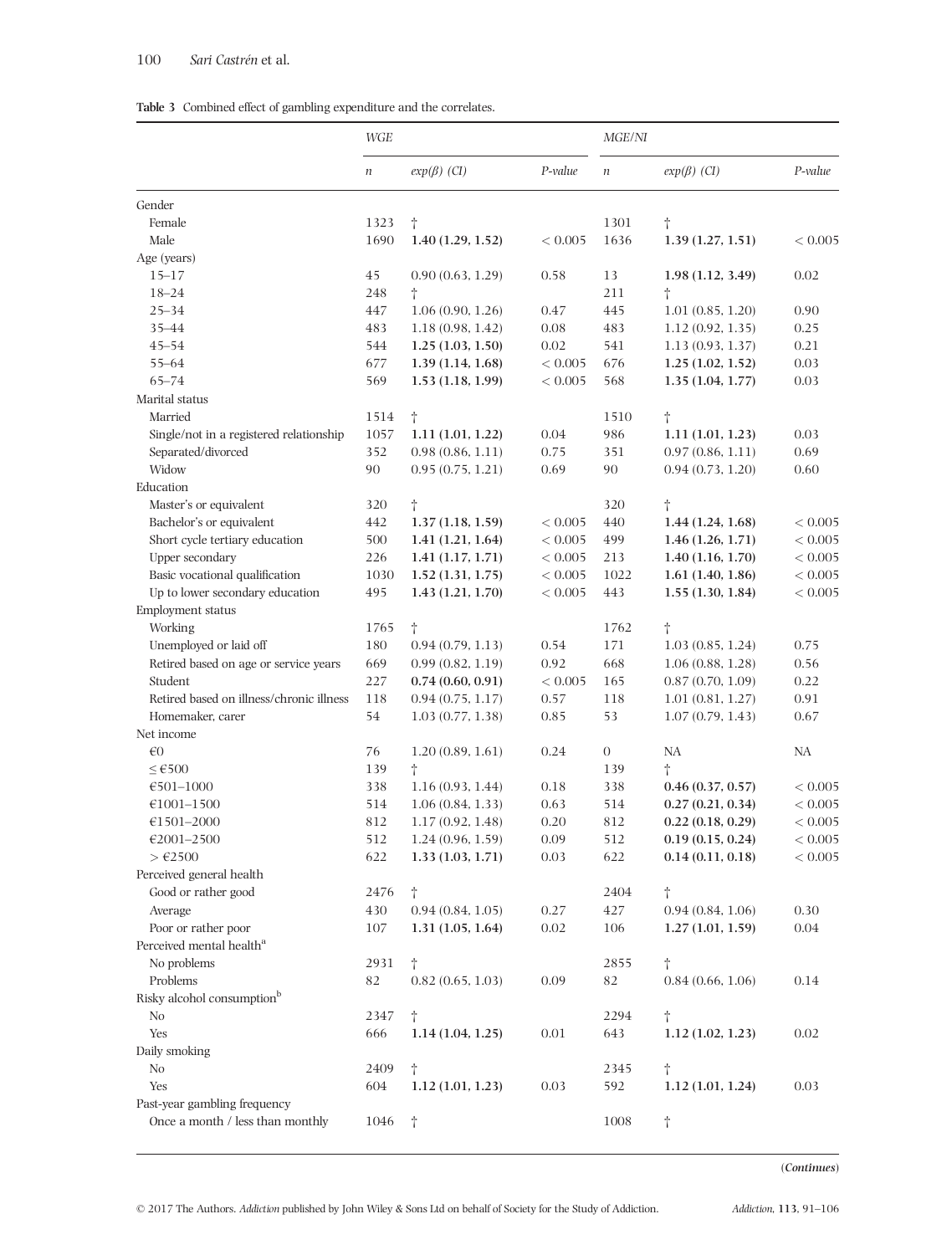|                             | WGE              |                      |         | <i>MGE/NI</i>    |                      |                |
|-----------------------------|------------------|----------------------|---------|------------------|----------------------|----------------|
|                             | $\boldsymbol{n}$ | $exp(\beta)$ (CI)    | P-value | $\boldsymbol{n}$ | $exp(\beta)$ (CI)    | P-value        |
| $2-3$ times a month         | 494              | 5.67(5.08, 6.33)     | < 0.005 | 471              | 5.80 (5.17, 6.50)    | ${}_{< 0.005}$ |
| Once a week                 | 1087             | 14.30 (13.02, 15.71) | < 0.005 | 1077             | 14.74 (13.40, 16.22) | ${}_{< 0.005}$ |
| Several times a week        | 386              | 30.75 (26.89, 35.17) | < 0.005 | 381              | 31.43 (27.41, 36.03) | ${}_{< 0.005}$ |
| Gambling mode, past year    |                  |                      |         |                  |                      |                |
| Land-based only             | 2061             | t                    |         | 2002             | Ť                    |                |
| On-line and land-based      | 952              | 1.35(1.24, 1.47)     | < 0.005 | 935              | 1.35(1.24, 1.47)     | ${}_{< 0.005}$ |
| Past-year gambling severity |                  |                      |         |                  |                      |                |
| $SOGS = 0$                  | 2304             | Ť                    |         | 2255             | Ť                    |                |
| $SOGS = 1$                  | 449              | 1.20(1.08, 1.34)     | < 0.005 | 431              | 1.21(1.08, 1.34)     | < 0.005        |
| $SOGS = 2$                  | 134              | 1.61(1.35, 1.92)     | < 0.005 | 126              | 1.58(1.31, 1.90)     | ${}_{< 0.005}$ |
| $SOGS = 3-4$                | 76               | 1.91(1.50, 2.42)     | < 0.005 | 75               | 1.75(1.37, 2.23)     | ${}_{< 0.005}$ |
| $SOGS \geq 5$               | 50               | 2.83(2.12, 3.77)     | < 0.005 | 50               | 2.67(2.00, 3.57)     | < 0.005        |
| $R^2$                       |                  | 0.69                 |         |                  | 0.71                 |                |

# Table 3. (Continued)

WGE = past-year weekly gambling expenditure  $(\epsilon)$ ; MGE/NI = monthly gambling expenditure as a percentage of net income;  $n =$  non-weighted number of participants; exp(β) = exponentiation of beta coefficient of multiple log-linear regression model; CI = 95% confidence interval; † = reference category;  $R^2$  = the coefficient of multiple determination. <sup>a</sup>MHI-5 = Mental Health Inventory, scaled 0–100, clinically significant problem  $\leq$  52; <sup>b</sup>Alcohol Use Disorders Identification Test (AUDIT-C), score for risk consumption  $\geq$  5 among females and  $\geq$  6 among males; WGE data, n = 3013 non-weighted; MGE/NI data,  $n = 2937$  non-weighted; weighted based on gender, age and region of residence; NA = not available. Estimate is shown in bold type if the corresponding P-value is smaller than 0.05.

Among women, the only significant socio-demographic correlates were education and net income—despite the fact that women aged 55–74 accounted for a high proportion of total WGE. Both women's lower educational level [77,78] and lower income level [41] can be seen as a sign of socio-economic vulnerability for women. In our study, women's income was 30% lower than men's, a much higher figure than the national average of 20% [79]. This experience of being socio-economically disadvantageous may have become a trigger for gambling as a way to level up lower socio-economic status. Increasing numbers of older adults are now gambling [80], which has been linked with life transitions such as retirement, lack of opportunities to socialize and loss of spouse [81]. One particularly vulnerable group may be that of widowed women, as noted in our results. Loneliness, social isolation and disconnectedness may put women in a vulnerable position, as the need to take part in an acceptable activity such as gambling may lead to gambling-related problems [41]. In Finland, the transition into old-age retirement takes place at age 63–68 years [82]. It is assumed, therefore, that people in older age groups are relatively active and still in employment. These age groups may also have more time and money to spend on leisure activities such as gambling. Conversely, it is known that retired women are among the poorest [83,84] (i.e. Sweden, Finland), thus the need for connectedness via gambling, that may sometimes develop somewhat quickly to problematic [85], placing them socio-economically in an even weaker position.

Among men, we found that mean WGE increased with higher net income, lending support to the earlier finding that expenditure seems to intensify as a function of income [32]. However, an increased income led to decreased MGE/NI. Lower education is known to be associated with problem gambling among both men and women [86,87].

Women experiencing loneliness and mental health problems account for a larger proportion of women's total WGE than men. Our model showed that, for men, significant health-related correlates were perceived health and mental health problems, while there were no significant health correlates for women. A few previous studies have found that poor health correlates with problem gambling [88], and perceived mental health problems, most notably depression and anxiety, are well documented among female problem gamblers [23,28,29,88]. We found no evidence of such a significant association.

All in all, the key finding of our study is that lowerincome individuals contribute proportionally more of their income to gambling compared to middle- and high-income groups [17,31,32]. It is noteworthy that people who are already in precarious social and financial situations tend to live in neighbourhoods with a high density of gambling opportunities [89–91]. The associated risk of gamblingrelated problems and experienced harms gives rise to inequality, as pointed out by Selin and colleagues [92]. Based on an Australian study, it has also been reported that proportionally more gambling tax revenue is generated in socio-economically disadvantaged areas [93]. Therefore, more research is needed to explore regional differences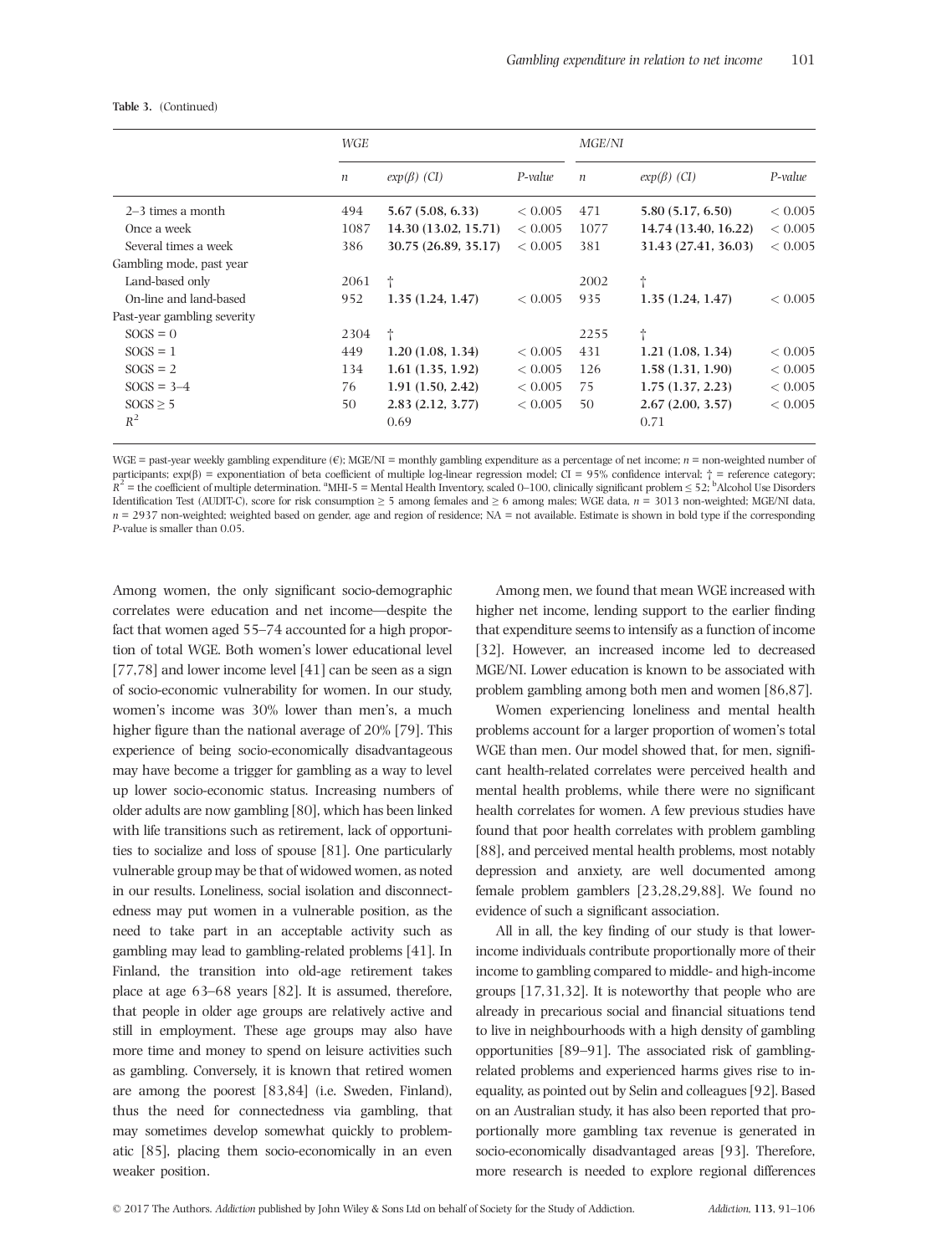and specific game types, particularly in disadvantaged areas, in order to prevent the accumulation of problems in certain areas.

## Strengths and weaknesses

Our estimate of total gambling expenditure in Finland in 2015 at  $\epsilon$ 1456 million is slightly lower than the figure reported by the Finnish monopoly operator. In 2013, the monopoly generated revenue of  $\epsilon$ 1693 million [94]. The coverage rate is 78% which is, in fact, an excellent figure by international standards, as gambling expenditure is typically much underestimated [95–97], or the amount of exact spending is difficult to recall when asked [95–97]. The unusually high coverage rate is one of the strengths of our study, and a reflection of the clearly formulated question on expenditure [95]. The use of a weekly time-frame also has the advantage of reducing response variation and inaccuracy [98].

The response rate in our study (62%) was higher than the international average [99]. The most underrepresented age group was 15–34 years and the most over-represented age group 65–74 years [4,11]. Even though we had a very large overall sample size, the results must be interpreted with caution as the age groups are relatively small, which affects CIs particularly in the age group 15–17 years. As this study was based on selfreported data, it is possible that the information collected has been subject to participant biases, especially as far as the expenditure data are concerned [96]. Although the reported expenditure versus revenue coverage rate was excellent, indicating that the measure of expenditure was appropriate [95], the question did not specify whether it concerned net or gross. Our study did not allow us to explore household income, which has important implications for both the distribution of harms and public policy. Overall, some of the group differences observed were statistically significant, but the corresponding effect sizes implied that the magnitudes of these differences were not significant. The current study used previously validated instruments, including MHI-5, AUDIT-C and SOGS [53–56].

# CONCLUSIONS

This is one of the few studies [8,100] to examine both gambling expenditure and its relationship to gamblers' net income (NI). Male gender was associated significantly with both WGE and MGE/NI. Overall, it seems that people with a higher mean gambling expenditure related to net income are lower-income individuals. This may have undesirable societal outcomes and may engender many risk-taking behaviours, such as problem and pathological gambling.

Our results indicate that harm prevention at both population and individual levels is important, and thus may reduce inequality. These efforts must include steps to more monitor closely the prevalence of gambling and related harms so that we can identify the occurrence of gambling harm in different population groups, as well as regional differences. In addition, there is a need for secondary prevention (brief and early interventions) and tertiary prevention (specialized interventions). Our findings provide useful guidance for public policies on gambling and debate on sources of funding for the public good.

# Ethical approval

The Ethics Committee of the National Institute for Health and Welfare approved the research protocol (Statement: THL/1122/6.02.01/2014). The ethical principles of the Declaration of Helsinki and its amendments or comparable ethical standards were followed.

# Declaration of interests

The authors do not hold any position, receive ongoing or significant funding and are not engaged in any business or with any organization that creates a real or perceived conflict of interest in their work on this manuscript. For the last 3 years, senior researchers S.C., A.H.S. and statistician J.K. have worked full-time at the National Institute for Health and Welfare. S.C. and A.H.S. as visiting researchers at the University of Helsinki, Finland and S.C. as an adjunct professor at the University of Turku, Finland. In addition, both S.C. and A.H.S. have received a travel grant from the Finnish Foundation for Gaming Research. For the last 3 years, H.A. has worked full-time at the University of Helsinki and part-time at the National Institute for Health and Welfare, Finland. H.A. and J.K. have not received any additional funding for gambling research.

# Acknowledgements

The Ministry of Social Affairs and Health, Helsinki, Finland, funded the study (appropriation under section 52 of the Lotteries Act). However, it had no role in the study design, data analysis, data interpretation or in preparing the manuscript.

# References

- 1. Derevensky J. L. Teen Gambling: Understanding a Growing Epidemic. Lanham, MD: Rowman & Littlefield Publishers, Inc.; 2012.
- 2. Abarbanel B., Gainsbury S. M., King D., Hing N., Delfabbro P. H. Gambling games on social platforms: how do advertisements for social casino games target young adults? Policy Int 2016; [https://doi.org/10.1002/poi3.135/epdf.](https://doi.org/10.1002/poi3.135/epdf)
- 3. Langham E., Thorne H., Browne M., Donaldson P., Rose J., Rockloff M. Understanding gambling related harm: a proposed definition, conceptual framework and taxonomy of harms. BMC Public Health 2016; 16: 80.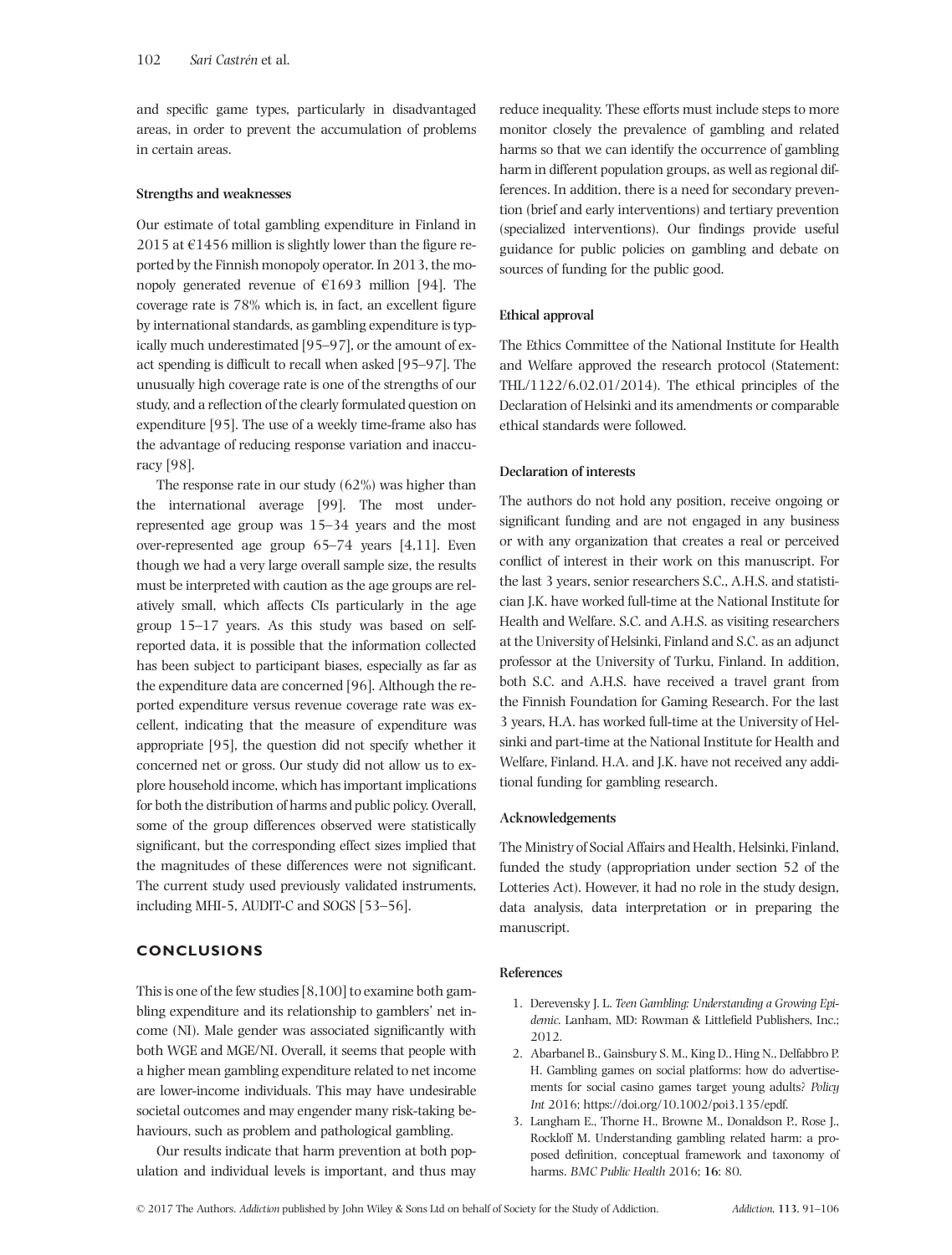- 4. Salonen A. H., Alho H., Castrén S. The extent and type of gambling harms for concerned significant others: a crosssectional population study in Finland. Scand J Public Health 2016; 44: 799–804.
- 5. Lund I. The population mean and the proportion of frequent gamblers: is the theory of total consumption valid for gambling? J Gambl Stud 2008; 24: 247–56.
- 6. Hansen M., Rossow I. Adolescent gambling and problem gambling: does the total consumption model apply? J Gambl Stud 2008; 24: 135–49.
- 7. Grun L., McKeigue P. Prevalence of excessive gambling before and after introduction of a national lottery in the United Kingdom: another example of the single distribution theory. Addiction 2000; 95: 959–66.
- 8. Markham F., Young M., Doran B. Gambling expenditure predicts harm: evidence from a venue-level study. Addiction 2015; 109: 1509–16.
- 9. Messerlian C., Derevensky J. L. Youth gambling: a public health perspective. J Gambl Issues 2005; [https://doi.org/](https://doi.org/0.4309/jgi.2005.14.9) [0.4309/jgi.2005.14.9](https://doi.org/0.4309/jgi.2005.14.9).
- 10. Economist. The house wins. 2014. Available at: [http://www.](http://www.economist.com/blogs/graphicdetail/2014/02/daily-chart-0) [economist.com/blogs/graphicdetail/2014/02/daily-chart-0](http://www.economist.com/blogs/graphicdetail/2014/02/daily-chart-0) (accessed 6 June 2016) (Archived at [http://www.](http://www.webcitation.org/6sX6dVCNK) [webcitation.org/6sX6dVCNK](http://www.webcitation.org/6sX6dVCNK) on 7 August 2017).
- 11. Salonen A., Raisamo S. Suomalaisten rahapelaaminen 2015. Rahapelaaminen, rahapeliongelmat ja rahapelaamiseen liittyvät asenteet ja mielipiteet 15–74 vuotiailla [Finnish gambling 2015. Gambling, gambling problems, and attitudes and opinions on gambling among Finns aged 15–74]. Report 16/2015. Helsinki National Institute for Health and Welfare (THL); 2015.
- 12. Statens folkhälsoinstitut. Swedish longitudinal gambling study: en studie om spel och hälsa [Swedish longitudinal gambling study: a study of gambling and health]. Östersund: Statens folkhälsoinstitut; 2010. Available at: [https://www.](https://www.folkhalsomyndigheten.se/pagefiles/12668/R2011-19-Spel-Kunskapsunderlag-for-folkhalsopolitisk-rapport-2010.pdf) [folkhalsomyndigheten.se/page](https://www.folkhalsomyndigheten.se/pagefiles/12668/R2011-19-Spel-Kunskapsunderlag-for-folkhalsopolitisk-rapport-2010.pdf)files/12668/R2011-19-Spel-[Kunskapsunderlag-for-folkhalsopolitisk-rapport-2010.pdf](https://www.folkhalsomyndigheten.se/pagefiles/12668/R2011-19-Spel-Kunskapsunderlag-for-folkhalsopolitisk-rapport-2010.pdf) (accessed 8 May 2017) (Archived at [http://www.](http://www.webcitation.org/6sX78QtXU) [webcitation.org/6sX78QtXU](http://www.webcitation.org/6sX78QtXU) on 7 August 2017).
- 13. McCormack A., Shorter G. W., Griffths M. D. An empirical study of gender differences in online gambling. J Gambl Stud 2014; 30: 71–88.
- 14. Worthington A.C., Brown K., Crawford M., Pickernell D. Socioeconomic and demographic determinants of household gambling in Australia. Discussion paper no. 156. School of Economics and Finance. Brisbane, Qld: Queensland University of Technology; 2003. Available at: [http://eprints.qut.](http://eprints.qut.edu.au/329/1/Discussion_Paper_Worthington,_Brown,_Crawford,_Pickernell_-_No_156.pdf) [edu.au/329/1/Discussion\\_Paper\\_Worthington,\\_Brown,\\_](http://eprints.qut.edu.au/329/1/Discussion_Paper_Worthington,_Brown,_Crawford,_Pickernell_-_No_156.pdf) [Crawford,\\_Pickernell\\_-\\_No\\_156.pdf](http://eprints.qut.edu.au/329/1/Discussion_Paper_Worthington,_Brown,_Crawford,_Pickernell_-_No_156.pdf) (accessed 16 June 2016) (Archived at [http://www.webcitation.org/](http://www.webcitation.org/6sX6Qco0V) [6sX6Qco0V](http://www.webcitation.org/6sX6Qco0V) on 7 August 2017).
- 15. Tan A. K. G., Yen S. T., Nayga R. M. Jr. Socio-demographic determinants of gambling participation and expenditures: evidence from Malaysia. Int J Consum Stud 2010; 34: 316–25.
- 16. Mikesell J. L. Lottery expenditure in non-lottery state. J Gambl Stud 1991; 7: 89–98.
- 17. Davidson T., Rodgers B., Markham F., Taylor-Rodgers E. Gambling expenditure in the act of (2014): by level of problem gambling, type of activity, and socioeconomic and demographic characteristics. Final Report 2016. Available at: [http://sociology.cass.anu.edu.au/sites/default/](http://sociology.cass.anu.edu.au/sites/default/files/documents/2014_Gambling_Expenditure.pdf)files/docu[ments/2014\\_Gambling\\_Expenditure.pdf](http://sociology.cass.anu.edu.au/sites/default/files/documents/2014_Gambling_Expenditure.pdf) (accessed 1 February 2017) (Archived at [http://www.webcitation.org/](http://www.webcitation.org/6sX6lSk0I) [6sX6lSk0I](http://www.webcitation.org/6sX6lSk0I) 7 August 2017).
- 18. Giroux I., Jacques C., Ladouceur R., Leclerc M., Brochu P. Prevalence des habitudes de jeu en Gaspésie et aux Isle-dela-Madeleine and 2009 [Prevalence of gambling habits in Gaspésie and Îles-de-la-Madeleine in 2009]. Can J Psychiatry 2012; 57: 192–9.
- 19. MacDonald M., McMullan J. L., Perrier D. C. Gambling households in Canada. J Gambl Stud 2004; 20: 187-235.
- 20. Breen H., Hing N., Weeks P. Machine gaming in Sydney clubs: characteristics of the supporting resident populations. J Gambl Stud 2002; 18: 293–312.
- 21. Beckert J., Lutter M. The inequality of fair play: lottery gambling and social stratification in Germany. Eur Sociol Rev 2009; 25: 475–88.
- 22. Bol T., Lancee B., Steijn S. Income inequality and gambling: a panel study in the United States (1980–1997). Sociol Spectr 2014; 1: 61–75.
- 23. Castrén S., Basnet S., Salonen A. H., Pankakoski M., Ronkainen J.-E., Alho H. et al. Factors associated with disordered gambling in Finland. Subst Abuse Treat Prev Policy 2013; 8: 24.
- 24. Heiskanen M., Toikka A. Clustering Finnish gambler profiles based on the money and time consumed in gambling activities. J Gamb Stud 2015; 32: 363–77.
- 25. Faregh N., Leth-Steensen C. The gambling profiles of Canadians young and old: game preferences and play frequencies. Int Gamb Stud 2011; 11: 23–41.
- 26. Hing, N., Russell A., Tolhard B., Nower L. A comparative study of men and women gamblers in Victoria. Victoria, Australia: Victorian Responsible Gambling Foundation 2014. Available at: [https://www.responsiblegambling.vic.](https://www.responsiblegambling.vic.gov.au/__data/assets/pdf_file/0006/14289/A-comparative-study-of-men-and-women-gamblers.pdf) gov.au/\_\_data/assets/pdf\_fi[le/0006/14289/A-comparative](https://www.responsiblegambling.vic.gov.au/__data/assets/pdf_file/0006/14289/A-comparative-study-of-men-and-women-gamblers.pdf)[study-of-men-and-women-gamblers.pdf](https://www.responsiblegambling.vic.gov.au/__data/assets/pdf_file/0006/14289/A-comparative-study-of-men-and-women-gamblers.pdf) (accessed 6 July 2016) (Archived at<http://www.webcitation.org/6sX7Lnu8m> on 7 August 2017).
- 27. Dowling N. A., Merkouris S. S., Greenwood C. J., Oldenhof E., Tornbourou J. W., Youssef G. J. Early risk and protective factors for problem gambling: A systematic review and meta-analysis of longitudinal studies. Clin Psychol Rev 2017; 51: 109–24.
- 28. Lorains F. K., Colishaw S., Thomas S. H. Prevalence of comorbid disorders in problem and pathological gambling: systematic review and meta-analysis of population surveys. Addiction 2011; 106: 490–8.
- 29. Abdollahnejad M., Delfabbro P., Denson L. The clustering of psychiatric disorders in high-risk gambling populations. J Gambl Stud 2013; 30: 933–47.
- 30. Reith G. Techno economic systems and excessive consumption: a political economy of 'pathological' gambling. Br J Sociol 2013; 64: 717–38.
- 31. Williams R., Wood R. T. The proportion of gaming revenue derived from problem gamblers: examining the issues in Canadian context. Anal Soc Issues Publ Policy 2004; 4: 33–45.
- 32. Williams R.J., Rehm J., Stevens, R.M.G. The social and economic impacts of gambling. Final report prepared for the Canadian consortium for gambling research. March 11, 2011. Available at:<http://hdl.handle.net/10133/1286> (accessed 15 May 2016) (Archived at [http://www.](http://www.webcitation.org/6sX7R3hy3) [webcitation.org/6sX7R3hy3](http://www.webcitation.org/6sX7R3hy3) on 7 August 2017).
- 33. Hing N., Lamont M., Vitartas P., Fink E. Sports bettors' responses to sports-embedded gambling promotions: implications for compulsive consumption. J Bus Res 2015; 68: 2057–66.
- 34. Quilty L. C., Murati D., Bagby R. M. Identifying indicators of harmful and problem gambling in a Canadian sample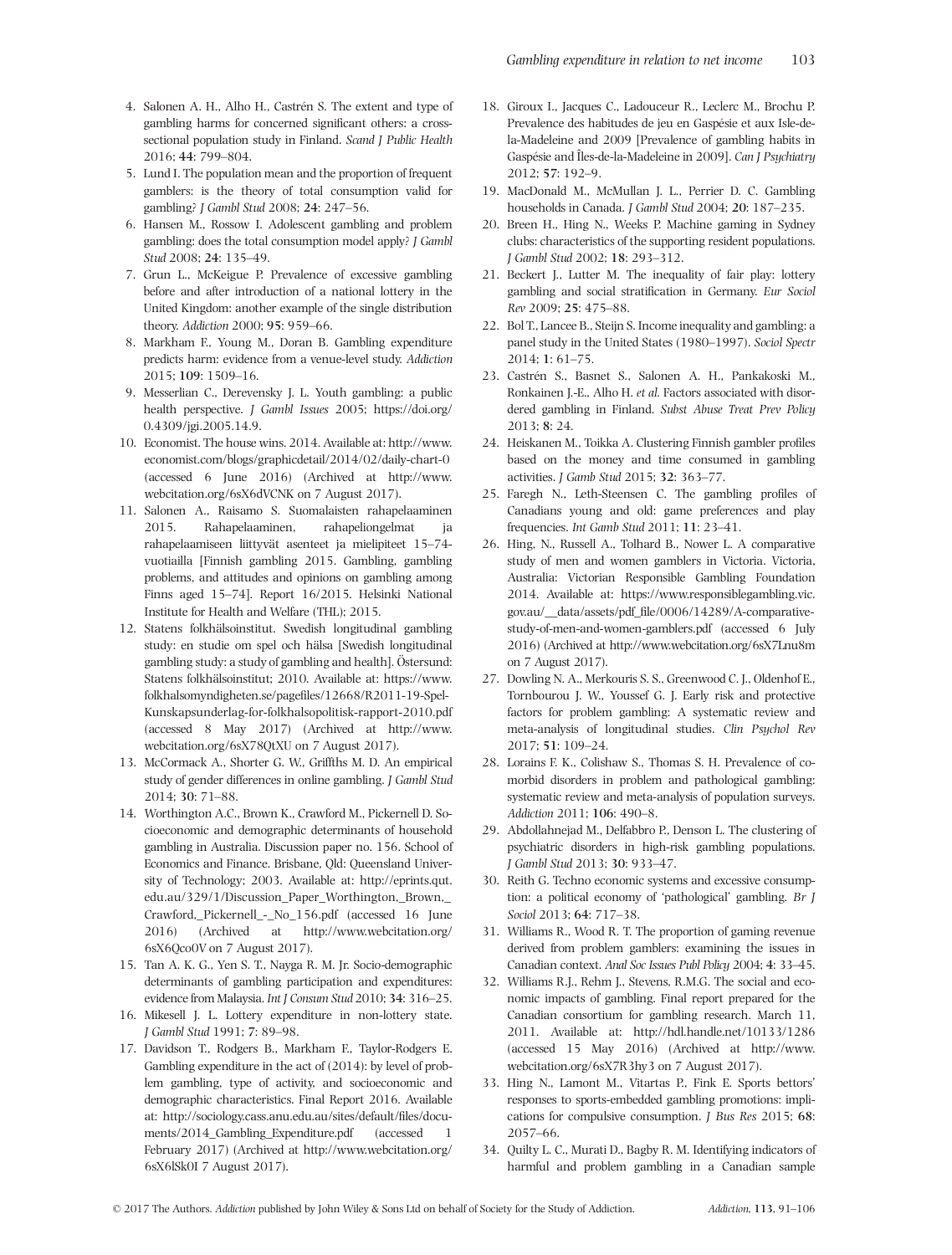through receiver operating characteristic analysis. Psychol Additct Behav 2014; 28: 229–37.

- 35. Young M., Stevens M. Player preferences and social harm: an analysis of relationships between player characteristics, gambling modes, and problem gambling. Int J Ment Heal Addict 2009; 7: 262–79.
- 36. Currie S.R., Casey D.M., Hodgins D.C. Improving the psychometric properties of the problem gambling severity index. The Canadian Consortium for Gambling Research. Available at: [http://www.ccgr.ca/wp-content/uploads/2013/](http://www.ccgr.ca/wp-content/uploads/2013/03/Improving-the-Psycho) [03/Improving-the-Psycho](http://www.ccgr.ca/wp-content/uploads/2013/03/Improving-the-Psycho) 2010 (accessed 15 May 2016) (Archived at<http://www.webcitation.org/6sX7Y4YOW> on 7 August 2017).
- 37. Wood R., Williams R. Internet gambling: prevalence, patterns, problems, and policy options. Guelph, Ontario: Ontario Problem Gambling Research Centre; 2010. Available at: [http://www.abc.net.au/mediawatch/transcripts/](http://www.abc.net.au/mediawatch/transcripts/0909_originalreport.pdf) [0909\\_originalreport.pdf](http://www.abc.net.au/mediawatch/transcripts/0909_originalreport.pdf) (accessed 15 June 2016) (Archived at<http://www.webcitation.org/6sX7hqVgJ> on 7 August 2017).
- 38. Gainsbury S. M. Online gambling addiction: the relationship between internet gambling and disordered gambling. Curr Addict Rep 2015; 2: 185.
- 39. Shen Y., Kairouz S., Nadeau L., Robillard C. Comparing problem gamblers with moderate-risk gambler in a sample of university students. J Behav Addict 2015; 4: 53–9.
- 40. Raisamo S., Mäkelä P., Salonen A. H., Lintonen T. The extent and distribution of gambling harm in Finland as assessed by the problem gambling severity index (PGSI). Eur J Public Health 2014; 25: 716–22.
- 41. Holdsworth L., Hing N., Breen H. Exploring women's problem gambling: a review of the literature. Int Gambl Stud 2012; 12: 199–213.
- 42. Koivula A., Koiranen I., Räsänen P. Digitalisaatio ja verkkorahapelaamisen väestöryhmittäisetmuutokset 2006–2014 [English abstract: Digitalization and changes in online gambling behaviours in different population groups 2006–2014]. Yhteiskuntapolitiikka 2016; 4: 371–83.
- 43. Suhonen N., Kainulainen T. Ravivedonlyöjien verkkopelaaminen Suomessa. Erot kulutus- ja pelikäyttäytymisessä sukupuolen ja iän mukaan [English abstract: Online horse race betting in Finland. An empirical study on age and gender differences in consumer and betting behaviour]. Yhteiskuntapolitiikka 2016; 4: 395–406.
- 44. Edgren R., Castrén S., Alho H., Salonen A. H. Gender comparison of online and land-based gamblers from a nationally representative sample: does gambling online pose elevated risk? Comput Hum Behav 2017; [https://doi.org/](https://doi.org/10.1016/j.chb.2017.02.033) [10.1016/j.chb.2017.02.033](https://doi.org/10.1016/j.chb.2017.02.033).
- 45. McMillen J., Marshall D., Murphy L., Lorenzen, S., Waugh B. Help-seeking by problem gamblers, friends and families: a focus on gender and cultural groups. Canberra: Centre for Gambling Research, Australian National University Canberra; 2004. Available at: [http://www.gamblingandracing.](http://www.gamblingandracing.act.gov.au/__data/assets/pdf_file/0006/745062/Help-Seeking-by-Problem-Gamblers.pdf) [act.gov.au/\\_\\_data/assets/pdf\\_](http://www.gamblingandracing.act.gov.au/__data/assets/pdf_file/0006/745062/Help-Seeking-by-Problem-Gamblers.pdf)file/0006/745062/Help-Seek[ing-by-Problem-Gamblers.pdf](http://www.gamblingandracing.act.gov.au/__data/assets/pdf_file/0006/745062/Help-Seeking-by-Problem-Gamblers.pdf) (accessed 2 February 2017) (Archived at<http://www.webcitation.org/6sX7nD5Sf> on 7 August 2017).
- 46. Romild U., Svensson J., Volberg R. A gender perspective on gambling clusters in Sweden using longitudinal data. Nordic Stud Alcohol Drugs 2016; 33: 43–59.
- 47. Afifi T., LaPlante D., Tallieu T., Dowd D., Shaffer H. Gambling involvement: considering frequency of play and the moderating effects of gender and age. Int J Ment Heal Addict 2014; 12: 283–94.
- 48. Blanco C., Hasin D. S., Petry N., Stinson F. S., Grant B. F. Sex differences in subclinical and DSM-IV pathological gambling: results from the National Epidemiologic Survey on alcohol and related conditions. Psychol Med J Res Psychiatry Allied Sci 2006; 36: 943–53.
- 49. Svensson J., Romild U. Problem gambling features and gendered gambling domains amongst regular gamblers in a Swedish population-based study. Sex Roles 2014; 70: 240–54.
- 50. Browne M., Langham E., Rawat V., Greer N., Li E., Rose J. et al. Assessing gambling-related harm in Victoria: a public health perspective. Victorian responsible gambling foundation, 2016. Melbourne. Available at: [https://www.](https://www.responsiblegambling.vic.gov.au/__data/assets/pdf_file/0007/28465/Browne_assessing_gambling-related_harm_in_Vic_Apr_2016-REPLACEMENT2.pdf) [responsiblegambling.vic.gov.au/\\_\\_data/assets/pdf\\_](https://www.responsiblegambling.vic.gov.au/__data/assets/pdf_file/0007/28465/Browne_assessing_gambling-related_harm_in_Vic_Apr_2016-REPLACEMENT2.pdf)file/0007/ [28465/Browne\\_assessing\\_gambling-related\\_harm\\_in\\_Vic\\_](https://www.responsiblegambling.vic.gov.au/__data/assets/pdf_file/0007/28465/Browne_assessing_gambling-related_harm_in_Vic_Apr_2016-REPLACEMENT2.pdf) [Apr\\_2016-REPLACEMENT2.pdf](https://www.responsiblegambling.vic.gov.au/__data/assets/pdf_file/0007/28465/Browne_assessing_gambling-related_harm_in_Vic_Apr_2016-REPLACEMENT2.pdf) (accessed 15 June 2016) (Archived at<http://www.webcitation.org/6sX7rsgEq> on 7 August 2017).
- 51. Abbott M., Bellinger M., Garrett N., Mundy-Mc-Pherson S. New Zealand 2012 National Gambling Study: gambling harm and problem gambling. Ministry of Health, Final Report, July 2014. Available at: [https://niphmhr.aut.ac.nz/](https://niphmhr.aut.ac.nz/research-centres/gambling-and-addictions-research-centre/research-reports) [research-centres/gambling-and-addictions-research-centre/](https://niphmhr.aut.ac.nz/research-centres/gambling-and-addictions-research-centre/research-reports) [research-reports](https://niphmhr.aut.ac.nz/research-centres/gambling-and-addictions-research-centre/research-reports) (accessed 12 May 2016) (Archived at <http://www.webcitation.org/6sX7vZkRY> on 7 August 2017).
- 52. Veit C. T., Ware J. E. The structure of psychological distress and well-being in general populations. J Consult Clin Psychol 1983; 51: 730–4.
- 53. Berwick D. M., Murphy J. M., Goldman P. A., Ware J. E. Jr., Barsky A. J., Weinstein M. C. Performance of a five-item mental health screening test. Med Care 1991; 29: 169–76.
- 54. Bush K., Kivlahan D. R., McDonell M. B., Fihn S. D., Bradley K. A. The audit alcohol consumption questions (AUDIT-C): an effective brief screening test for problem drinking. Arch Intern Med 1998; 158: 1789–95.
- 55. Seppä K. Potilaan haastatteleminen: Kolmen kysymyksen AUDIT-C [Interviewing a patient: three-question AUDIT-C]. Suomen lääkäriseura [the Finnish Medical Society]. Duodecim 2010. Available at: http://www.kaypahoito.fi/ web/kh/suositukset/naytaartikkeli/.../nak04611 (accessed 7 April 2016) (Archived at [http://www.webcitation.org/](http://www.webcitation.org/6sX811gOm) [6sX811gOm](http://www.webcitation.org/6sX811gOm) on 7 August 2017).
- 56. Lesieur H. R., Blume S. B. The South Oaks Gambling Screen (SOGS): a new instrument for the identification of pathological gamblers. Am J Psychiatry 1987; 144: 1184–8.
- 57. Davison A. C., Hinkley D. V. Bootstrap Methods and Their Applications. Cambridge: Cambridge University Press; 1997.
- 58. R Core Team R. A language and environment for statistical computing. Vienna, Austria: R Foundation for Statistical Computing; 2013. Available at: http://www.R-project.org/ (accessed 16 June 2016) (Archived at [http://www.](http://www.webcitation.org/6sX85QwIZ) [webcitation.org/6sX85QwIZ](http://www.webcitation.org/6sX85QwIZ) on 7 August 2017).
- 59. Canty A., Ripley B. Boot: bootstrap R (S-plus) functions 2013. R package version 1.3–9. Available at: [https://cran.](https://cran.r-project.org/web/packages/boot/) [r-project.org/web/packages/boot/](https://cran.r-project.org/web/packages/boot/) (accessed 13 April 2016) (Archived at<http://www.webcitation.org/6sX8AYmKM> on 7 August 2017).
- 60. Brunborg G. S., Hanss D., Mentzoni R. A., Molde H., Pallesen S. Problem gambling and the five-factor model of personality: a large population-based study. Addiction 2016; 111: 1428–35.
- 61. Olasson D. T., Hayer T., Brosowski T., Meyer G. Gambling in the mist of economic crisis: results from three National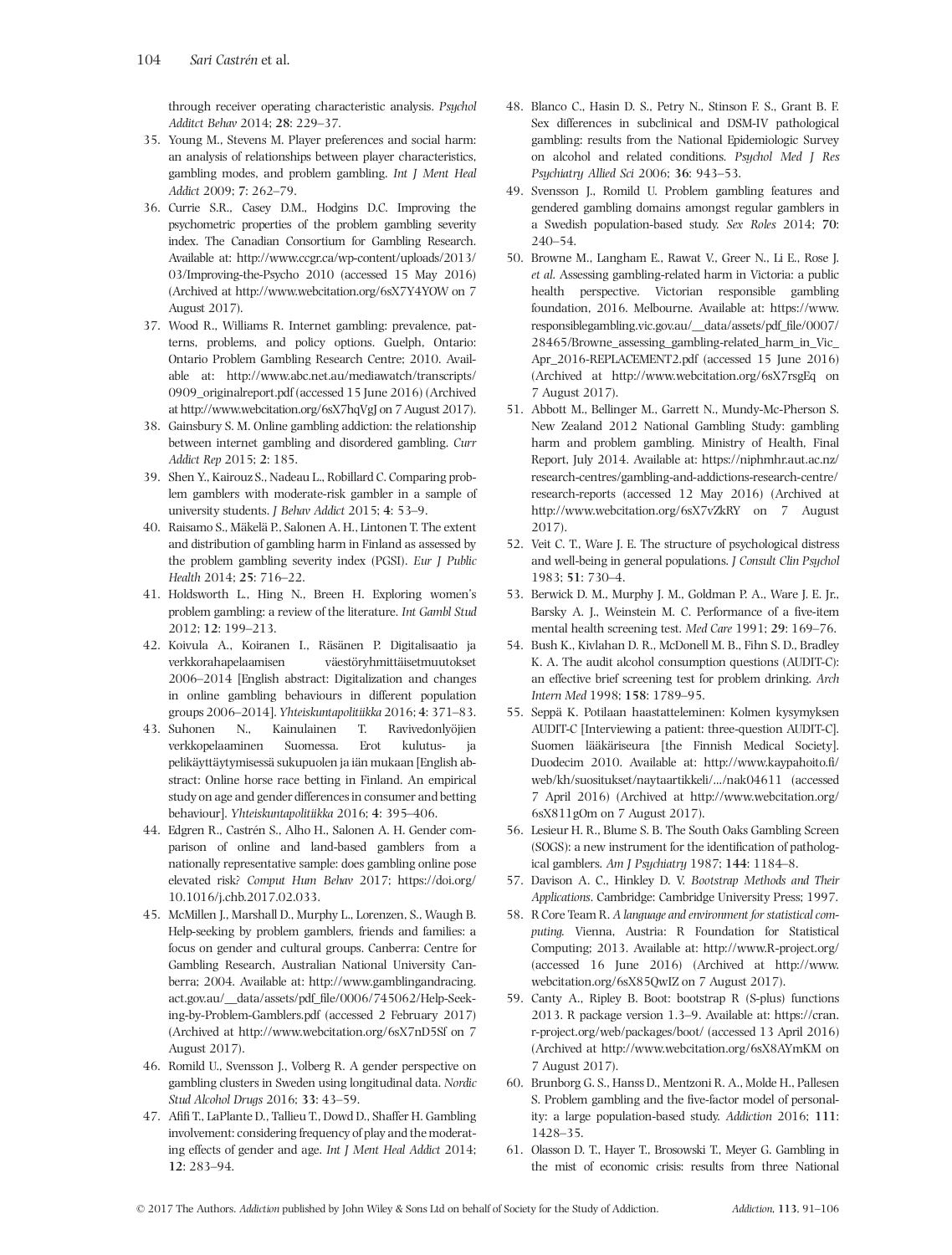Prevalence Studies from Iceland. J Gambl Stud 2015; 31: 759–74.

- 62. Ekholm O., Eiberg S., Davidsen M., Holst M., Larsen C. V., Juel K. The prevalence of problem gambling in Denmark in 2005 and 2010: a sociodemographic and socioeconomic characterization. J Gambl Stud 2014; 30: 1–10.
- 63. Salonen A. H., Alho H., Castrén S. Attitudes towards gambling, gambling participation, and gambling-related harm: cross-sectional Finnish population studies in 2011 and 2015. BMC Public Health 2017; 17: 122.
- 64. Orford J., Wardle H., Griffiths M. What proportion of gambling is problem gambling? Estimates from the 2010 British gambling prevalence survey. Int Gambl Stud. 2013; 13: 4–18.
- 65. American Psychiatric Association. Diagnostic and Statistical Manual of Mental Disorders: DSM-5, 5th edn. Arlington, VA: American Psychiatric Association; 2013.
- 66. Brosowski T., Meyer G., Hayer T. Analyses of multiple types of online gambling within one provider: an extended evaluation framework of actual online gambling behaviour. Int Gambl Stud 2012; 12: 405–19.
- 67. Currie S. R., Hodgins D. C., Wang J., El-Guebaly N., Wynne H., Chen S. et al. Risk of harm from gambling in the general population as a function of level of participation in gambling activities. Addiction 2006; 101: 570–80.
- 68. Braverman J., LaPlante D. A., Nelson S. E., Shaffer H. J. Using cross-game behavioral markers for early identification of high-risk internet gamblers. Psychol Addict Behav 2013; 27: 868–77.
- 69. Braverman J., Shaffer H. J. How do gamblers start gambling: identifying behavioural markers for high-risk internet gambling. Eur J Public Health 2012; 22: 273–8.
- 70. Wardle H., Sproston K., Orford J., Erens B., Griffiths M., Constantine R., Pigott S. British gambling prevalence survey 2007. Nat Cen; 2007. Available at: [http://www.](http://www.gamblingcommission.gov.uk/pdf/britsh%20gambling%20prevalence%20survey%202007%20-%20sept%202007.pdf) [gamblingcommission.gov.uk/pdf/britsh%20gambling%20](http://www.gamblingcommission.gov.uk/pdf/britsh%20gambling%20prevalence%20survey%202007%20-%20sept%202007.pdf) [prevalence%20survey%202007%20-%20sept%202007.](http://www.gamblingcommission.gov.uk/pdf/britsh%20gambling%20prevalence%20survey%202007%20-%20sept%202007.pdf) [pdf](http://www.gamblingcommission.gov.uk/pdf/britsh%20gambling%20prevalence%20survey%202007%20-%20sept%202007.pdf) (accessed 15 August 2016) (Archived at [http://www.](http://www.webcitation.org/6sX8HbsJk) [webcitation.org/6sX8HbsJk](http://www.webcitation.org/6sX8HbsJk) on 7 August 2017).
- 71. LaPlante D. A., Nelson S. E., LaBrie R. A., Shaffer H. J. Disordered gambling, type of gambling and gambling involvement in the British gambling prevalence survey 2007. Eur J Public Health 2011; 21: 532–7.
- 72. Gainsbury S. M., Russell A., Hing N., Wood R., Blaszczynski A. The impact of internet gambling on gambling problems: a comparison of moderate-risk and problem internet and non-internet gamblers. Psychol Addict Behav 2013; 27: 1092–101.
- 73. Odlaug B. L., Chamberlain S. R., Kim S. W., Schreiber L. R., Grant J. E. A neurocognitive comparison of cognitive flexibility and response inhibition in gamblers with varying degrees of clinical severity. Psychol Med 2011; 41: 2111–9.
- 74. Stevens M., Young M. Independent correlates of reported gambling problems amongst indigenous Australians. Soc Indic Res 2010; 98: 147–66.
- 75. Wood R., Williams R., Parke J. The relationship between internet gambling and problem gambling. In: Williams R. J., Wood R. T., Parke J., editors. The Routledge International Handbook of Internet Gambling. London: Routledge; 2012, pp. 200–11.
- 76. McCormack A., Griffiths, M. The effects of problem gambling on quality of life and wellbeing: a qualitative comparison of online and offline problem gamblers. Gambl Res 2011; 23: 63.
- 77. Hing N., Russell A., Tolchard B., Nower L. A comparative study of men and women gamblers in Victoria. Victoria, Australia: Victorian Responsible Gambling Foundation; 2014. Available at: [https://www.responsiblegambling.vic.](https://www.responsiblegambling.vic.gov.au/__data/assets/pdf_file/0006/14289/A-comparative-study-of-men-and-women-gamblers.pdf) gov.au/\_\_data/assets/pdf\_fi[le/0006/14289/A-comparative](https://www.responsiblegambling.vic.gov.au/__data/assets/pdf_file/0006/14289/A-comparative-study-of-men-and-women-gamblers.pdf)[study-of-men-and-women-gamblers.pdf](https://www.responsiblegambling.vic.gov.au/__data/assets/pdf_file/0006/14289/A-comparative-study-of-men-and-women-gamblers.pdf) (accessed 5 May 2017) (Archived at [http://www.webcitation.org/](http://www.webcitation.org/6sX8Lhd1G) [6sX8Lhd1G](http://www.webcitation.org/6sX8Lhd1G) on 7 August 2017).
- 78. Romild U., Svensson J., Volberg R. A gender perspective on gambling clusters in Sweden using longitudinal data. Nordic Stud Alcohol Drugs 2016; 4: 43–59. Available at: [http://](http://scholarworks.umass.edu/bioepi_faculty_pubs/4) [scholarworks.umass.edu/bioepi\\_faculty\\_pubs/4](http://scholarworks.umass.edu/bioepi_faculty_pubs/4) (accessed 5 May 2017) (Archived at [http://www.webcitation.org/](http://www.webcitation.org/6sX8kVegU) [6sX8kVegU](http://www.webcitation.org/6sX8kVegU) on 7 August 2017).
- 79. Statistics Finland 2017. Available at: [http://tilastokeskus.](http://tilastokeskus.fi/tup/suoluk/suoluk_palkat.html)fi/ [tup/suoluk/suoluk\\_palkat.html](http://tilastokeskus.fi/tup/suoluk/suoluk_palkat.html). R. (accessed 3 February 2017) (Archived at [http://www.webcitation.org/](http://www.webcitation.org/6sX8Oo20Z) [6sX8Oo20Z](http://www.webcitation.org/6sX8Oo20Z) on 7 August 2017).
- Subramaniam M., Wang P., Soh P., Vaingankar J., Chong S., Browning C. et al. Prevalence and determinants of gambling disorder among older adults: a systematic review. Addict Behav 2015; 41: 119–209.
- 81. McNeilly D. P., Burke W. J. Late life gambling: the attitudes and behaviors of older adults. J Gambl Stud 2000; 16: 393–415.
- 82. Rapo M. Ikärakenne pakottaa keskustelemaan eläkeiästä [The changing age structure: implications for retirement age]. Published by Statistics Finland <Hyvinvointikatsauksessa 2/2014>. Available at: http://www.stat.fi[/artikkelit/2014/](http://www.stat.fi/artikkelit/2014/art_2014-05-26_001.html) [art\\_2014-05-26\\_001.html](http://www.stat.fi/artikkelit/2014/art_2014-05-26_001.html) (accessed 16 July 2016) (Archived at<http://www.webcitation.org/6sX8Sapqq> on 7 August 2017).
- 83. Organization for Economic Co-operation and Development (OECD) 2011. Closing the gender gap. Sweden. Women's strong participation in paid work has not been enough to close gender gaps in other labour market outcomes. Available at: [https://www.oecd.org/sweden/Closing%](https://www.oecd.org/sweden/Closing%20the%20Gender%20Gap%20-%20Sweden%20FINAL.pdf) [20the%20Gender%20Gap%20-%20Sweden%20FINAL.pdf](https://www.oecd.org/sweden/Closing%20the%20Gender%20Gap%20-%20Sweden%20FINAL.pdf) (accessed 8 May 2017) (Archived at [http://www.](http://www.webcitation.org/6sX8WIcK8) [webcitation.org/6sX8WIcK8](http://www.webcitation.org/6sX8WIcK8) on 7 August 2017).
- 84. Ahonen K., Bach-Othman J. Tracing old-age poverty—the significance of the household structure on gender differences in the poverty rate in eight EU countries. Finnish Centre for Pensions Working Papers 2010:7:1–50. Available at: [http://](http://www.etk.fi/wp-content/uploads/2015/10/wp%20710.pdf) www.etk.fi[/wp-content/uploads/2015/10/wp%20710.pdf](http://www.etk.fi/wp-content/uploads/2015/10/wp%20710.pdf) (accessed 12 May 2017) (Archived at [http://www.](http://www.webcitation.org/6sX8ZtwBp) [webcitation.org/6sX8ZtwBp](http://www.webcitation.org/6sX8ZtwBp) on 7 August 2017).
- 85. Grant J. E., Odlaug B. L., Mooney M. E. Telescoping phenomenon in pathological gambling: Association with gender and comorbidities. J Nerv Ment Dis 2012; 200: 996–8.
- 86. Castrén S., Basnet S., Pankakoski M., Ronkainen J.-E., Helakorpi S., Uutela A. et al. An analysis of problem gambling among the Finnish working-age population: a population survey. BMC Public Health 2013; 13: 519.
- 87. Johansson A., Grant J. E., Kim S. W., Odlaug B. L., Gotestam K. G. Risk factors for problematic gambling: a critical literature review. J Gambl Stud 2009; 25: 67–92.
- 88. Afifi T. O., Brownridge D. A., MacMillan H., Sareen J. The relationship of gambling to intimate partner violence and child maltreatment in a nationally representative sample. J Psychiatr Res 2010; 44: 331–7.
- 89. Storer J., Abbott M., Stubbs J. Access or adaptation? A metaanalysis of surveys of problem gambling prevalence in Australia and New Zealand with respect to concentration